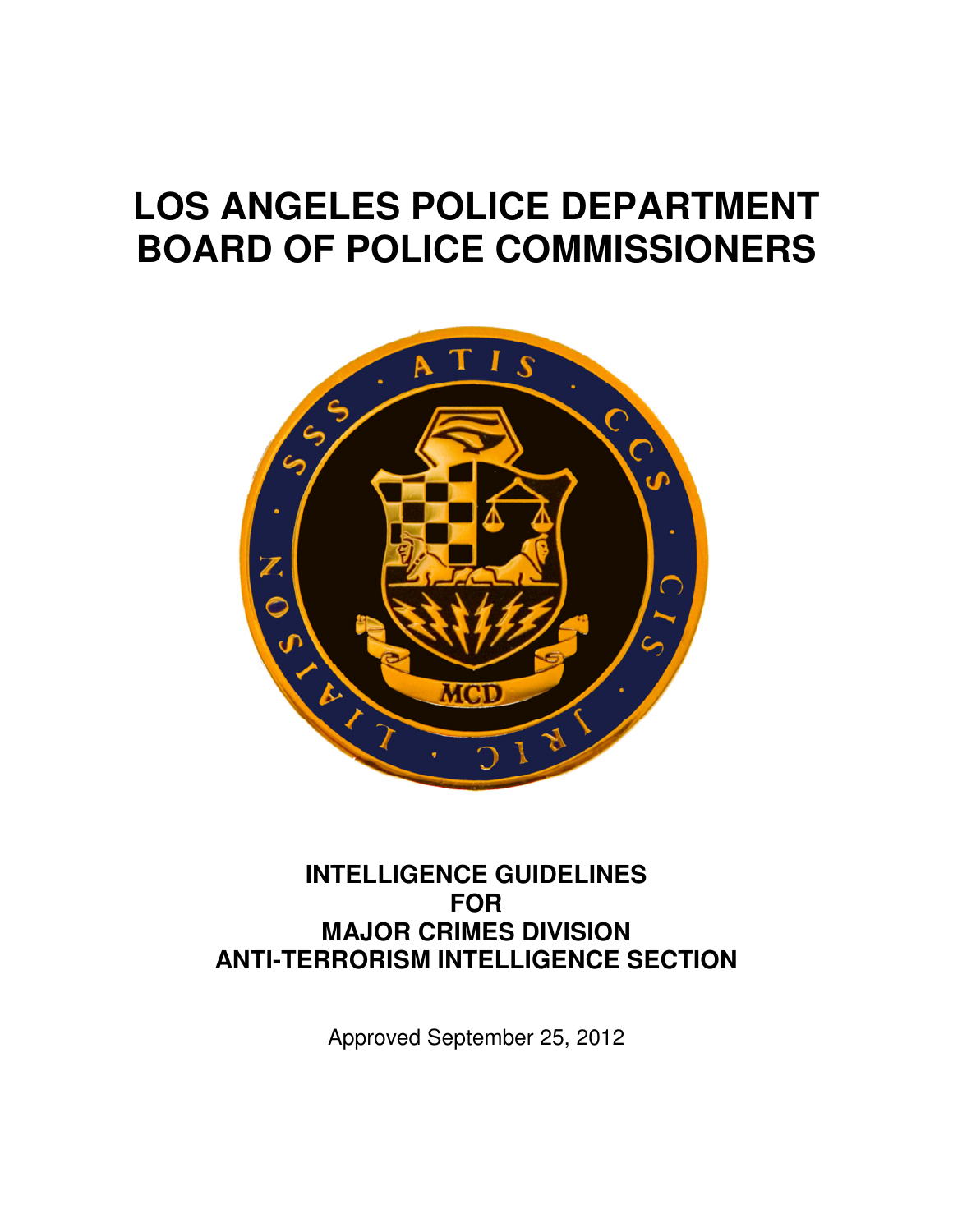# **PREAMBLE**

The Board of Police Commissioners (Board) recognizes terrorist activity as the unlawful use of force and violence against persons or property to intimidate or coerce a government, the civilian population, or any segment thereof, in furtherance of political or social objectives. This is consistent with the Code of Federal Regulations (28 C.F.R. Section 0.85). Terrorist activity also includes individuals and groups who plan, threaten, finance, aid/abet, and attempt or perform unlawful acts in furtherance of terrorist activity.

The right of public expression through demonstration is expressly recognized and shall not, absent the reasonable suspicion to believe that there may be a potential for a "significant disruption of the public order," as defined in these Intelligence Guidelines, be subject to Anti-Terrorism Intelligence Section investigation that involves the maintenance of Intelligence Files.

Recognizing that terrorist-related intelligence information, properly gathered, analyzed, stored, maintained and disseminated, is essential to the performance of the Department's mandated duty to protect the public through crime prevention, the Board establishes these Intelligence Guidelines to provide for the legitimate needs of law enforcement while, at the same time, steadfastly respecting all constitutional and statutory rights guaranteed to every individual.

Generally, the focus of an intelligence investigation is strategy oriented. It focuses on the goals or potential of an individual, group or enterprise rather than on specific violations of law. The objective is not arrest and prosecution of suspects but rather the detection, collection, analysis and dissemination of information for the purpose of developing a strategy for crime prevention. Criminal investigations are case-oriented and focus on specific violators of law and specific violations for the purpose of arrest and prosecution after a crime has been committed.

These Intelligence Guidelines pertain only to Anti-Terrorism Intelligence Section's intelligence function. They do not pertain to any Department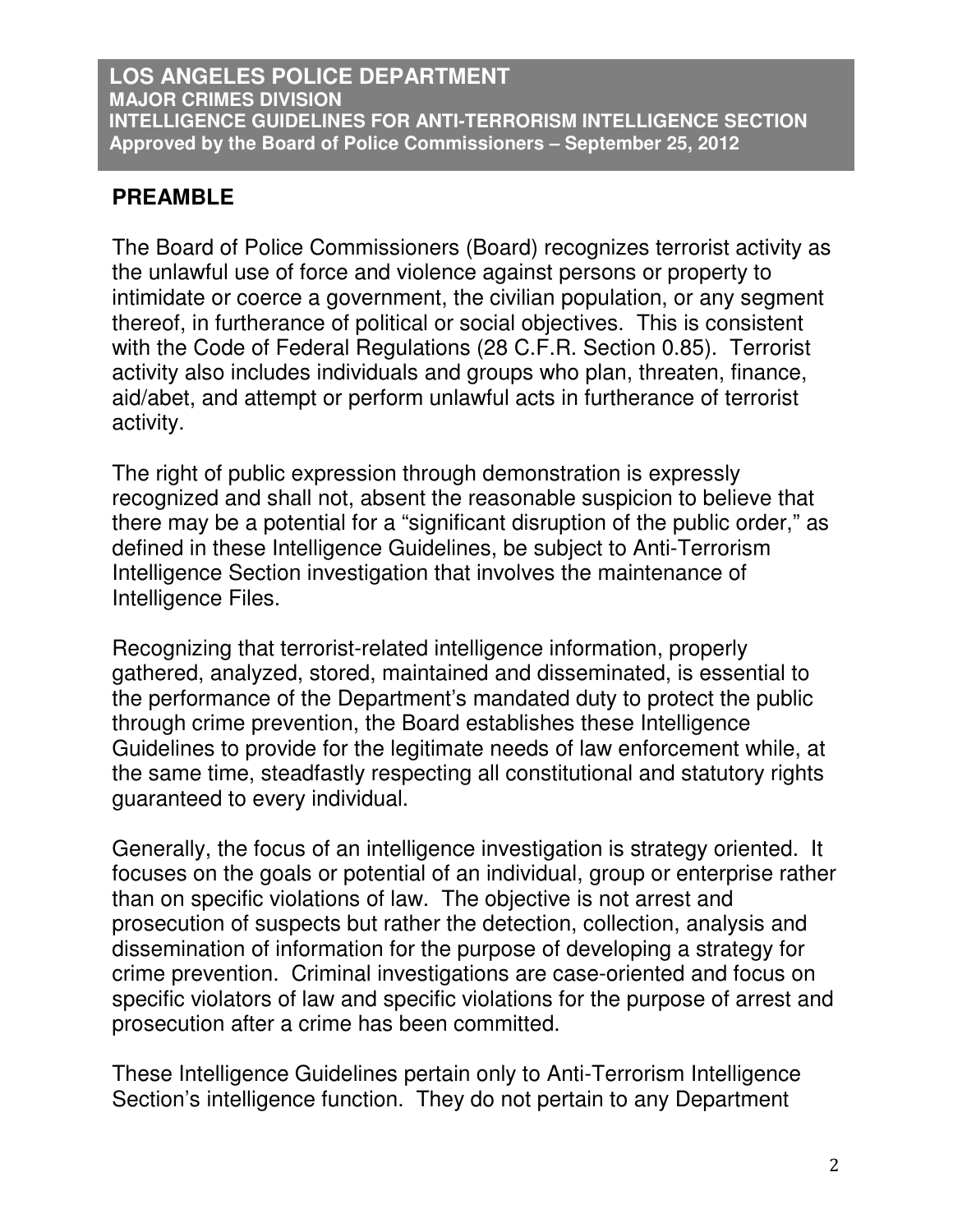function that is primarily responsible for conducting criminal investigations and does not maintain "Intelligence Files" as defined in these Intelligence Guidelines.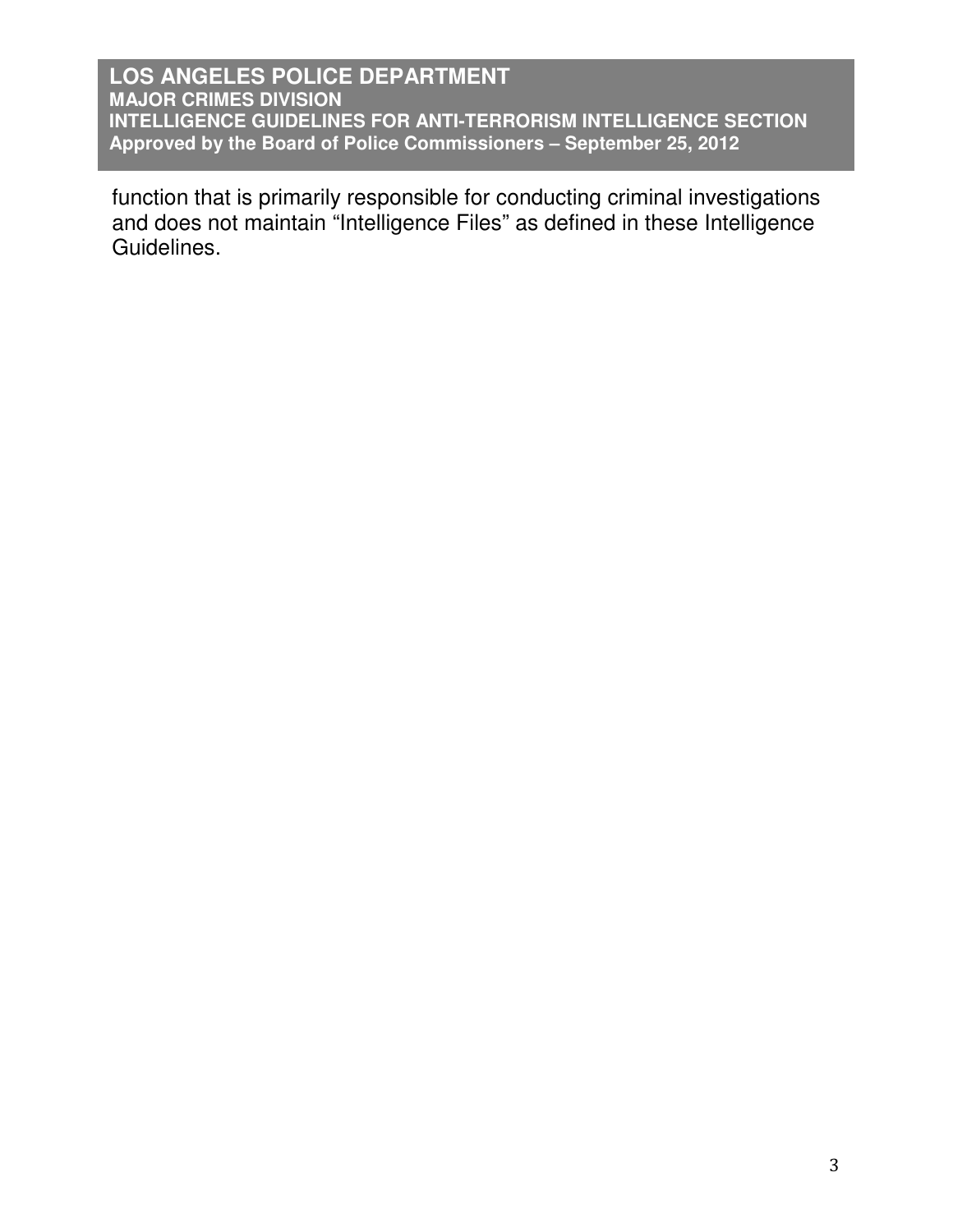# **I. DEFINITION OF TERMS**

**Agent Provocateur**: An individual employed, directed, encouraged or allowed to associate with target members or groups in order to incite them to illegal action.

**Attempt**: An act done with intent to commit a crime and tending to, but falling short of, its commission.

**Dissemination**: The communication of any Major Crimes Division Intelligence File information to any person not assigned to Major Crimes Division's direct chain of command. All disseminations must be based upon a right to know and need to know.

**Domestic Terrorism**: Is the unlawful use, or threatened use, of force or violence by a group or individual based and operating entirely within the United States or Puerto Rico without foreign direction committed against persons or property to intimidate or coerce a government, the civilian population, or any segment thereof in furtherance of political or social objectives.

**Fictitious Online Persona**: A fictitious identity created on the Internet for the purpose of developing online profiles.

**File**: A collection of information including, but not limited to, reports, photographs, documents, printed materials, tape recordings, videotape, computer information or other writings that are kept separately from Intelligence Files. A File may include Initial Lead or Intelligence Control Center information.

**Full Terrorism Intelligence Investigation**: An intelligence investigation which has met the reasonable suspicion standard and has been approved by the Commanding Officer, Counter-Terrorism and Special Operations Bureau (CTSOB), or his/her designee.

**Informant:** In accordance with the 2008 LAPD Informant Manual a person is considered an informant when the following circumstances exist: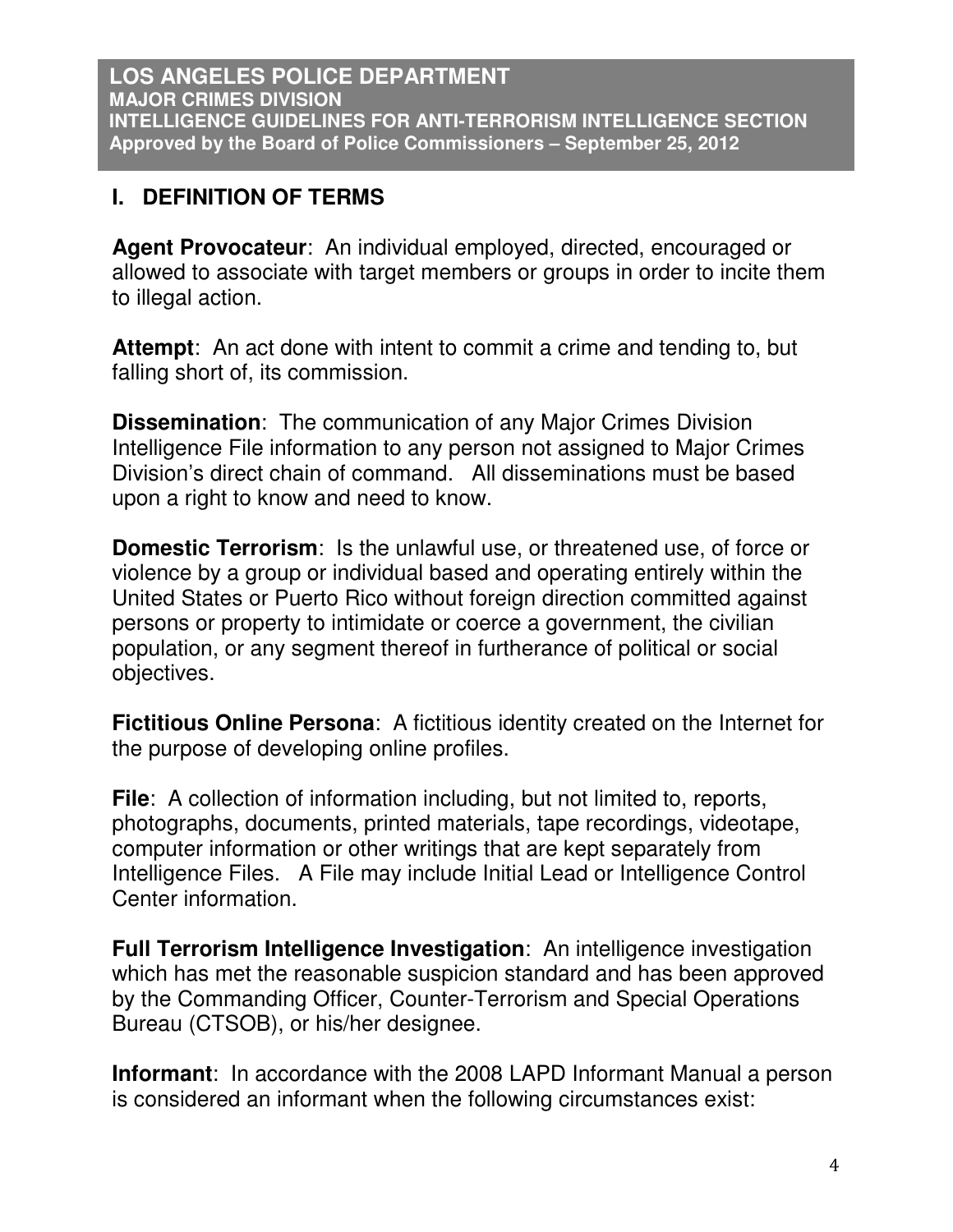- Anytime a person is given specific direction by an officer, for any reason, whether on one occasion or many, in an attempt to secure information on criminal activity;
- Anytime a person requests compensation for information or tasks performed; or,
- Anytime a person requests a Letter of Accomplishment on a pending criminal case.

(Refer to the LAPD 2008 Informant Manual for exceptions and further information).

**Initial Lead Investigation**: The lowest level of investigative activity which allows a limited follow-up of initial lead information, generally received from the public but may include Department and other law enforcement sources; of such a nature that some follow-up as to the possibility of terrorist activity is warranted. The Initial Lead Investigation threshold need not rise to the reasonable suspicion standard, and shall be concluded within a 60-day period. Two 60-day extensions may be granted with the approval of the **Commanding Officer, Major Crimes Division**. Initial lead information shall be stored separately from Intelligence Files. Only information that meets the reasonable suspicion standard may be placed in Intelligence Files.

**Note**: A 60-day extension will only be granted with the approval of the Commanding Officer, Major Crimes Division when articulable circumstances exist that are beyond the control of the Investigating Officer that prevents ongoing investigative efforts.

**Intelligence Control Center**: A temporary function performed by Department personnel to collect and disseminate intelligence information during the course of a potential or actual unusual occurrence. The information sought in such an investigation shall be that needed to facilitate an adequate law enforcement response.

**Intelligence File:** An Intelligence File contains the investigative intelligence information gathered, received, developed, analyzed and maintained pursuant to a Full Terrorism Intelligence Investigation, for the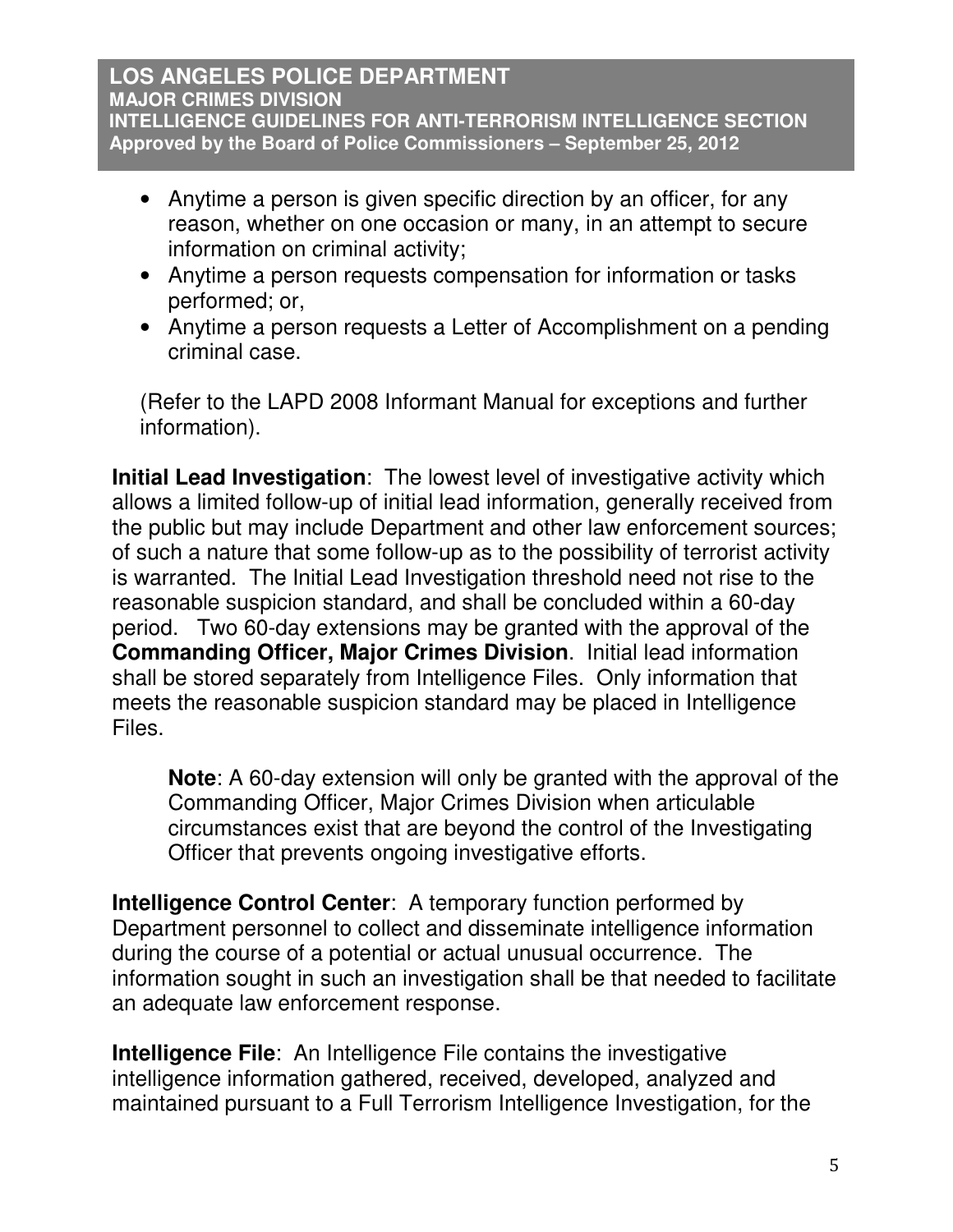purpose of identifying terrorist individuals, terrorist groups, and victims of terrorism. The contents of the Intelligence file documents the reasonable suspicion to open or continue a Full Terrorism Intelligence Investigation.

**International Terrorism**: Involves violent acts or acts dangerous to human life that are a violation of the criminal laws of the United States or any state, or that would be a criminal violation if committed within the jurisdiction of the United States or any state. These acts appear to be intended to intimidate or coerce a civilian population, influence the policy of a government by intimidation or coercion, or affect the conduct of a government by assassination or kidnapping. International terrorist acts occur outside the United States or transcend national boundaries in terms of the means by which they are accomplished, the persons they appear intended to coerce or intimidate, or the locale in which their perpetrators operate or seek asylum.

**Investigator's Working Folder**: The Investigator's Working Folder is retained by the assigned investigator and is specifically designated to contain the investigative materials gathered, received, and developed for the specific purpose of updating an approved ongoing Full Terrorism Intelligence Investigation. However, the Investigator's Working Folder is not part of the Intelligence File.

**LAPD Sensitive Work Environment (SWE)/Sensitive Compartmented Information Facility (SCIF):** A facility requiring a national security clearance for access, housed within the LAPD Police Administration Building, in which classified FBI Joint Terrorism Task Force (JTTF) directed intelligence investigations are processed and handled by JTTF members assigned to CT- 10.

**Maintenance**: The process of recording, collating, analyzing, evaluating, indexing, updating, securing, retaining, and purging Intelligence File information gathered pursuant to an Anti-Terrorism Intelligence Section intelligence investigation.

**Monitoring**: The short-term or preliminary act of observing or watching the activities of an individual or organization by Anti-Terrorism Intelligence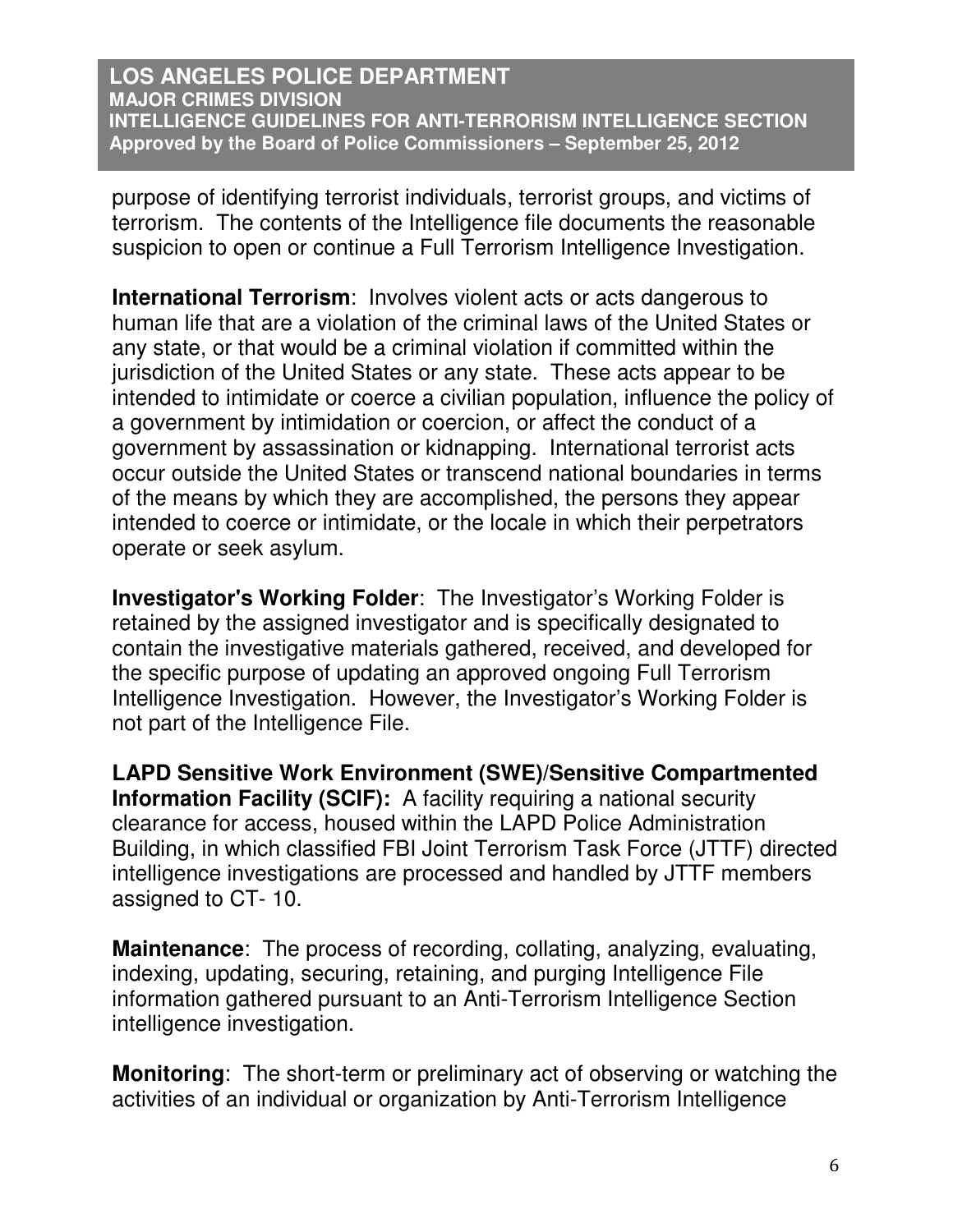Section investigators for the purposes of gathering information relevant to an Initial Lead Investigation or Full Terrorism Intelligence Investigation. This short-term monitoring activity shall not rise to the level of "Surveillance" as defined in these Intelligence Guidelines.

**Need to Know**: A precondition for the communication of intelligence information to entities outside Anti-Terrorism Intelligence Section or its immediate chain of command.

**Online:** Activity that occurs over the Internet.

**Online Investigative Activity:** The use of a fictitious online persona to engage in investigative activity existing exclusively over the Internet.

**Online Undercover Activity:** The use of a Fictitious Online Persona to engage in on-going interactive communication existing exclusively over the Internet with an identified person or group and is related to an ongoing Terrorism Intelligence Investigation.

**Organizations**: Any association or group of individuals.

**Pending Activity:** A future event possibly requiring operational planning for policing or police services.

**Plan**: Organized activity by individuals in preparation for the accomplishment of an illegal action involving possible terrorist activity.

**Reasonable Suspicion**: An honest belief, based on known articulable circumstances, which would cause a reasonable and trained law enforcement officer to believe that some activity, relating to a definable criminal activity or enterprise has occurred, may be occurring or has a potential to occur (This term is in accordance with Department of Justice definition: 28 CFR Part 23).

**Right to Know**: The authority or privilege to receive Anti-Terrorism Intelligence Section intelligence information.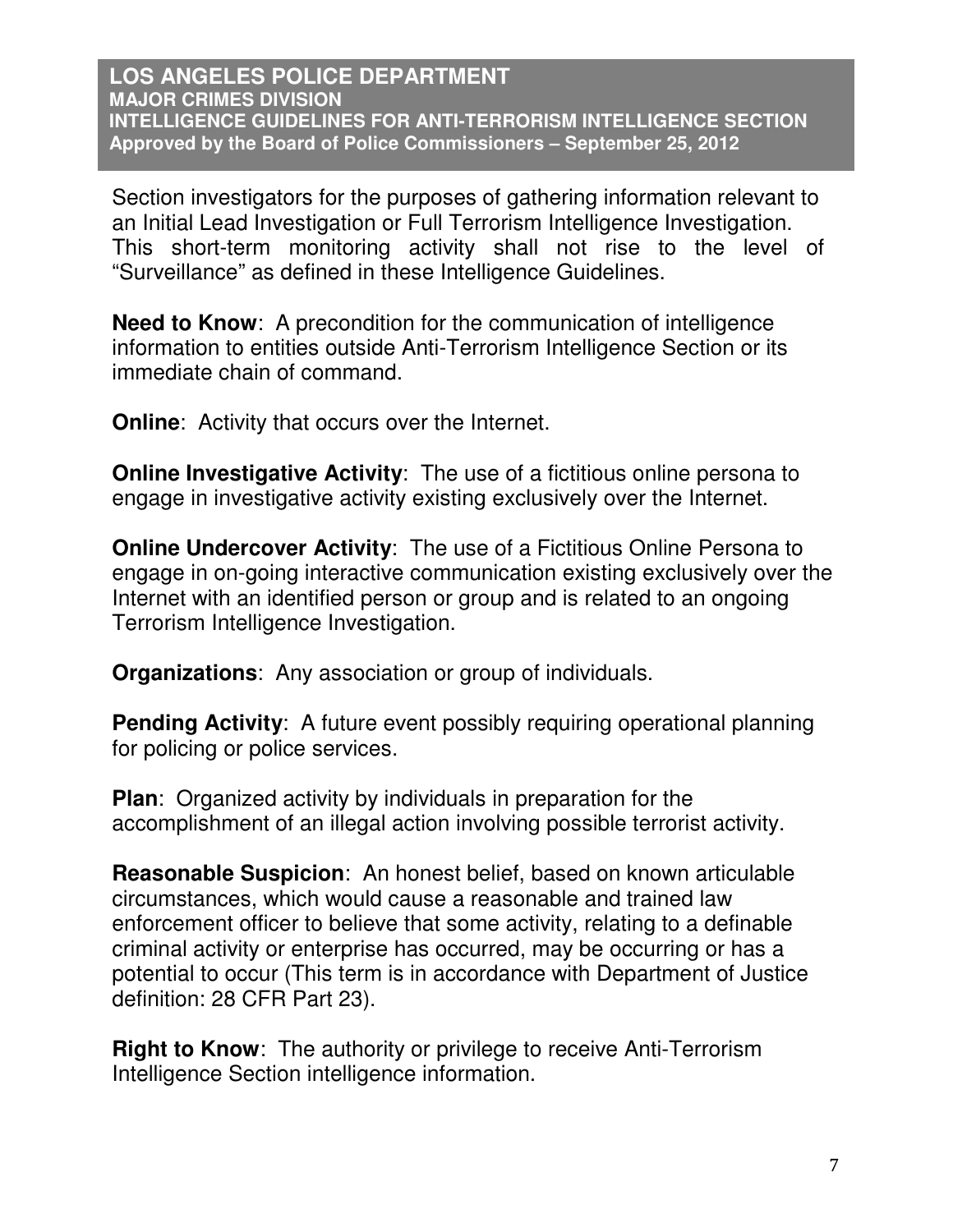**Significant Disruption of the Public Order**: Pertains only to public demonstrations involving unlawful acts which can reasonably be expected to result in death, serious bodily injury or property damage and which are intended to have such results to further societal objectives, to influence societal action or to harass on the basis of race, religion, national origin, or sexual orientation. The mere fact of a potentially large demonstration shall not, by itself, constitute a significant disruption of the public order.

**Storage/Storing**: To provide a place in which any file is kept for the purpose of records retention and not for the purpose of updating. All stored information is kept separate from Intelligence Files.

**Surveillance:** The continuous or prolonged observation of a targeted individual or group by clandestine means for the purpose of collecting information material to an approved Initial Lead or Full Terrorism Intelligence Investigation.

**Target**: The subject of an approved investigation.

**Terrorism/Terrorist Activity**: The unlawful use of force and violence against persons or property to intimidate or coerce a government, the civilian population, or any segment thereof, in furtherance of political or social objectives (28 C.F.R. Section 0.85). This definition includes individuals and groups who plan, threaten, finance, aid/abet, and attempt or perform unlawful acts in furtherance of terrorist activity.

**Threaten**: The advocacy of, or a statement of intention to commit a criminal act where such advocacy appears to be a viable threat.

**Undercover Investigation**: An approved Full Terrorism Intelligence Investigation involving the use of an undercover officer who clandestinely obtains information about individuals or organizations through the development of ongoing in person relationships with such individuals or organizations.

**Undercover Investigation Committee**: The President of the Board of Police Commissioners and another Commissioner designated by the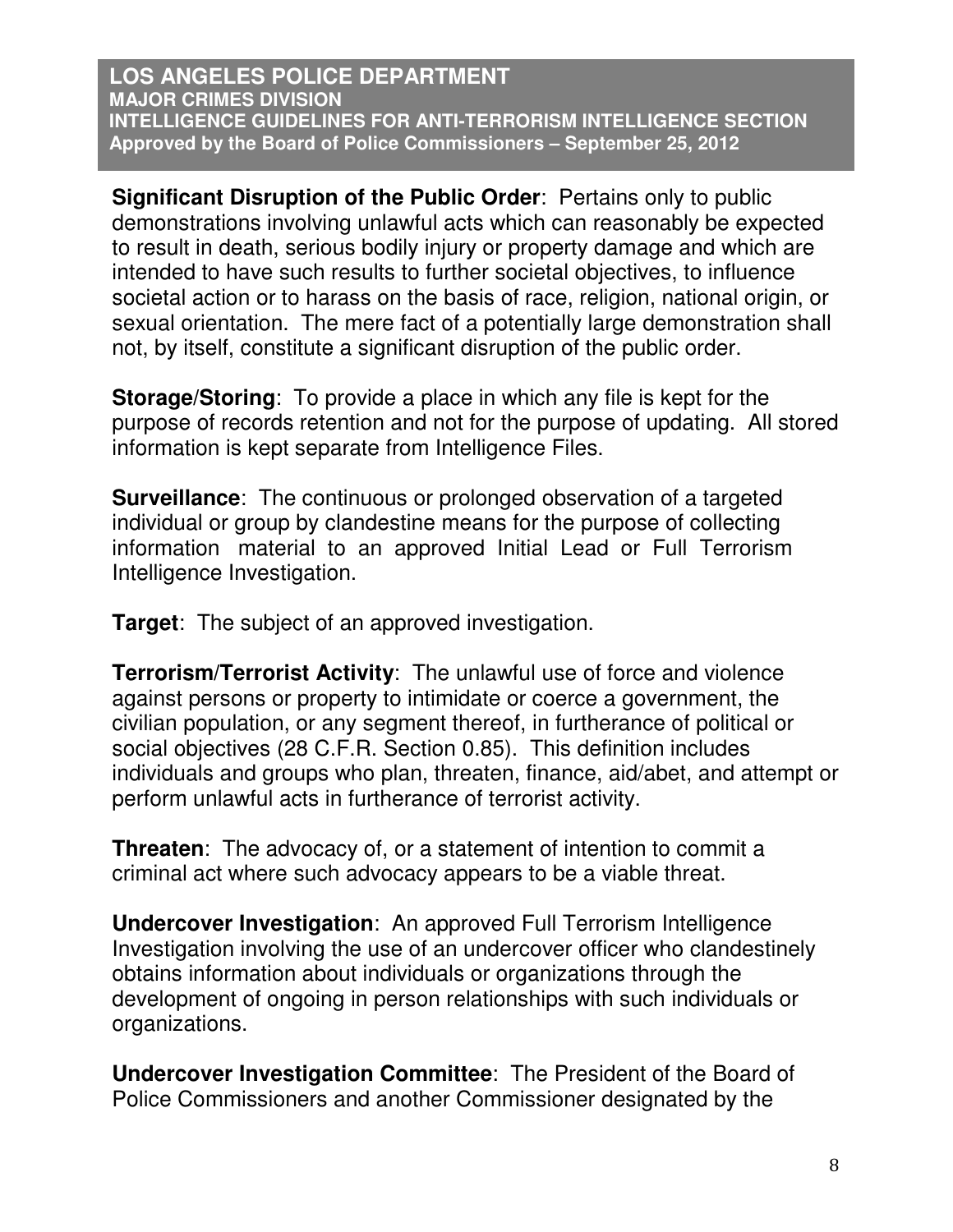President shall comprise the Undercover Investigation Committee. The Commissioners comprising that Committee shall serve a maximum of three consecutive years, and shall have the duties and assignments as prescribed by these Guidelines.

**Undercover Officer**: A Los Angeles Police Officer who, pursuant to an approved Full Terrorism Intelligence Investigation, clandestinely obtains information about individuals or organizations through the development of ongoing in person relationships with such individuals or organizations.

**Unusual Occurrence (UO):** An event involving potential or actual personal injury and/or property damage arising from fire, flood, storm, earthquake, tidal wave, landslide, wreck, enemy action, civil disturbance, or other natural or man-caused incident necessitating the declaration of a Tactical Alert or Mobilization (Emergency Operations Policies & Procedures - Volume 1 of the LAPD Emergency Operations Guide 11).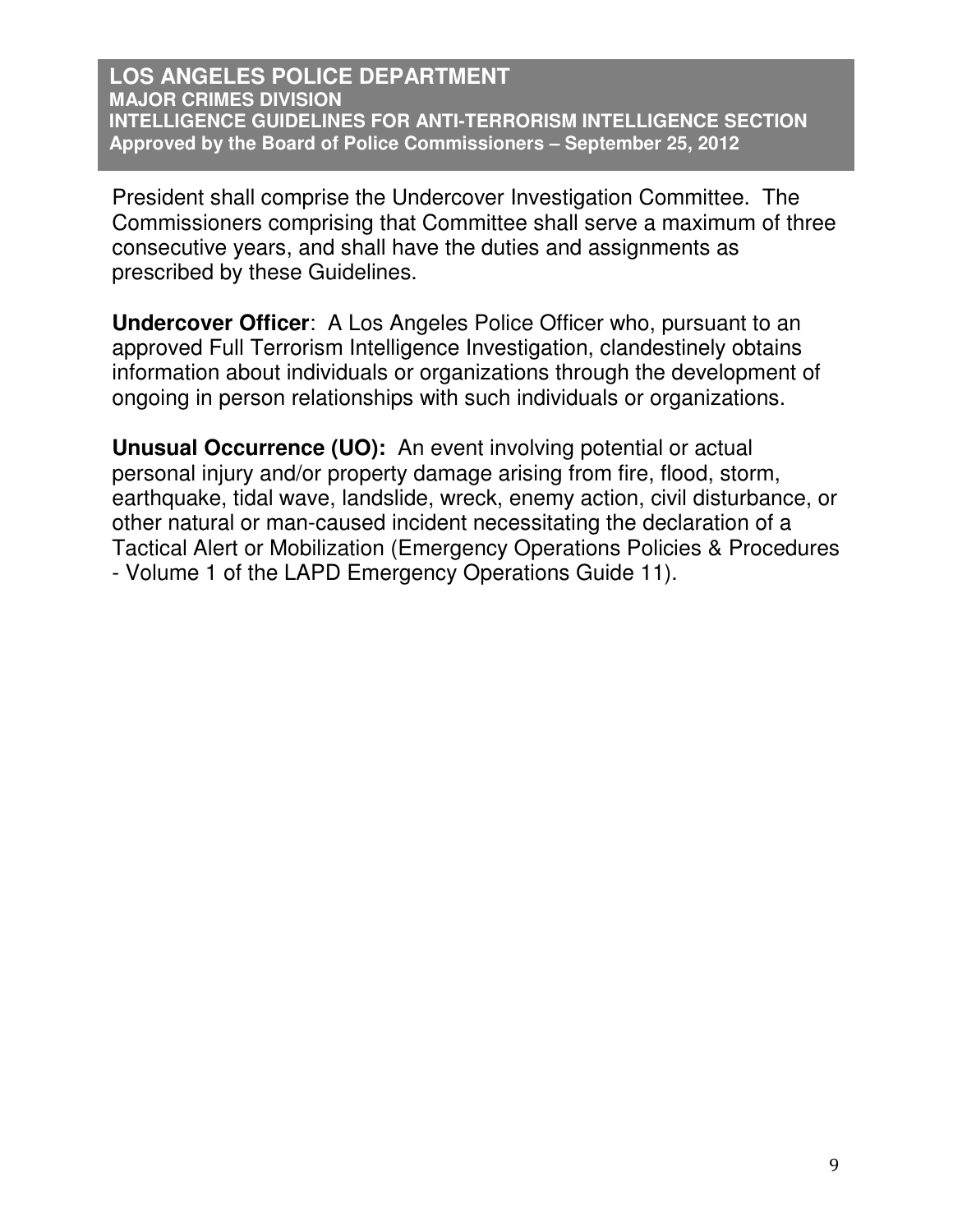# **II. STATEMENT OF PRINCIPLE**

A. These Intelligence Guidelines govern the collection, maintenance, storage and dissemination of intelligence information by the Anti-Terrorism Intelligence Section. These Guidelines also govern the collection, maintenance and dissemination of intelligence information by all other functions and personnel of LAPD when their primary responsibility is gathering intelligence information.

In establishing these Guidelines, the Board of Police Commissioners provides for the legitimate needs of law enforcement within limits created by constitutional and statutory protections which guarantee rights: of privacy, to receive, hold and express ideas, to dissent freely, to write and to publish, to petition for the redress of grievances, and to associate publicly and privately for any lawful purpose.

B. In reaching the delicate balance of protecting the rights of individuals and providing for effective prevention of terrorist activity, community peace, and in recognizing that no other aspect of the Department's duties requires such detached and sensitive judgments on the part of individual peace officers and that nowhere else is reverence for the law more demanded, the Board affirms the following principles:

- 1. The Department has a policy of absolute prohibition against the use of illegal or unauthorized methods of collecting, maintaining or disseminating intelligence information, a policy which shall remain in full force and effect. The Commanding Officer, Major Crimes Division, shall report to the Chief of Police any intelligence activity reasonably believed to be contrary to the scrupulous observation of this principle.
- 2. The Department considers it both unnecessary and wrong to maintain an intelligence file on any individual or organization unless the reasonable suspicion standard for a Full Terrorism Intelligence Investigation, in accordance with these Intelligence Guidelines, has been met.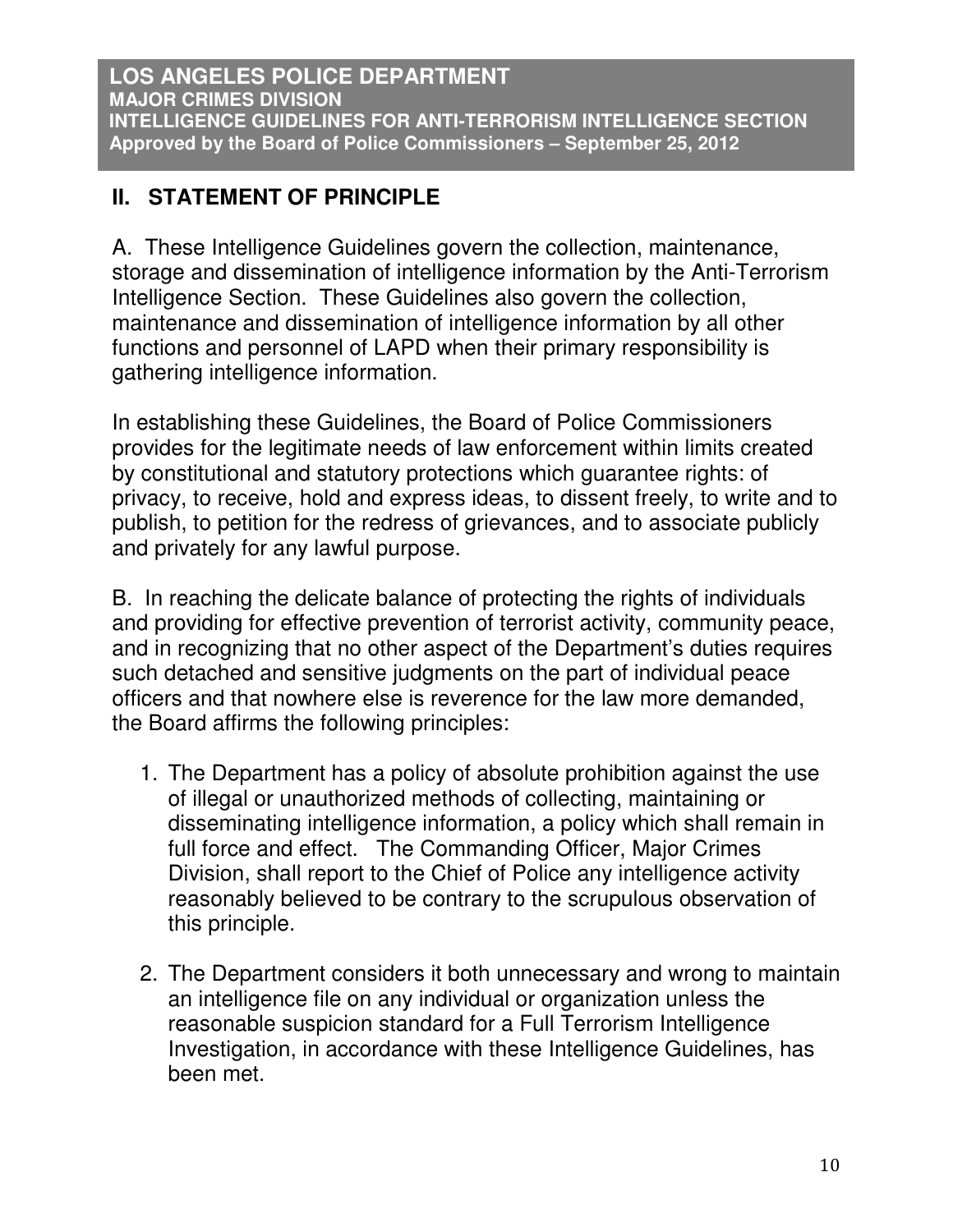- 3. Anti-Terrorism Intelligence Section personnel shall not collect, maintain or disseminate information about an individual's sexual, political or religious activities, beliefs or opinions unless such information is material to an approved investigation.
- 4. Anti-Terrorism Intelligence Section personnel shall exercise due caution and discretion in the use of information collected, maintained and disseminated so as not to interfere with the lawfully exercised rights of any person.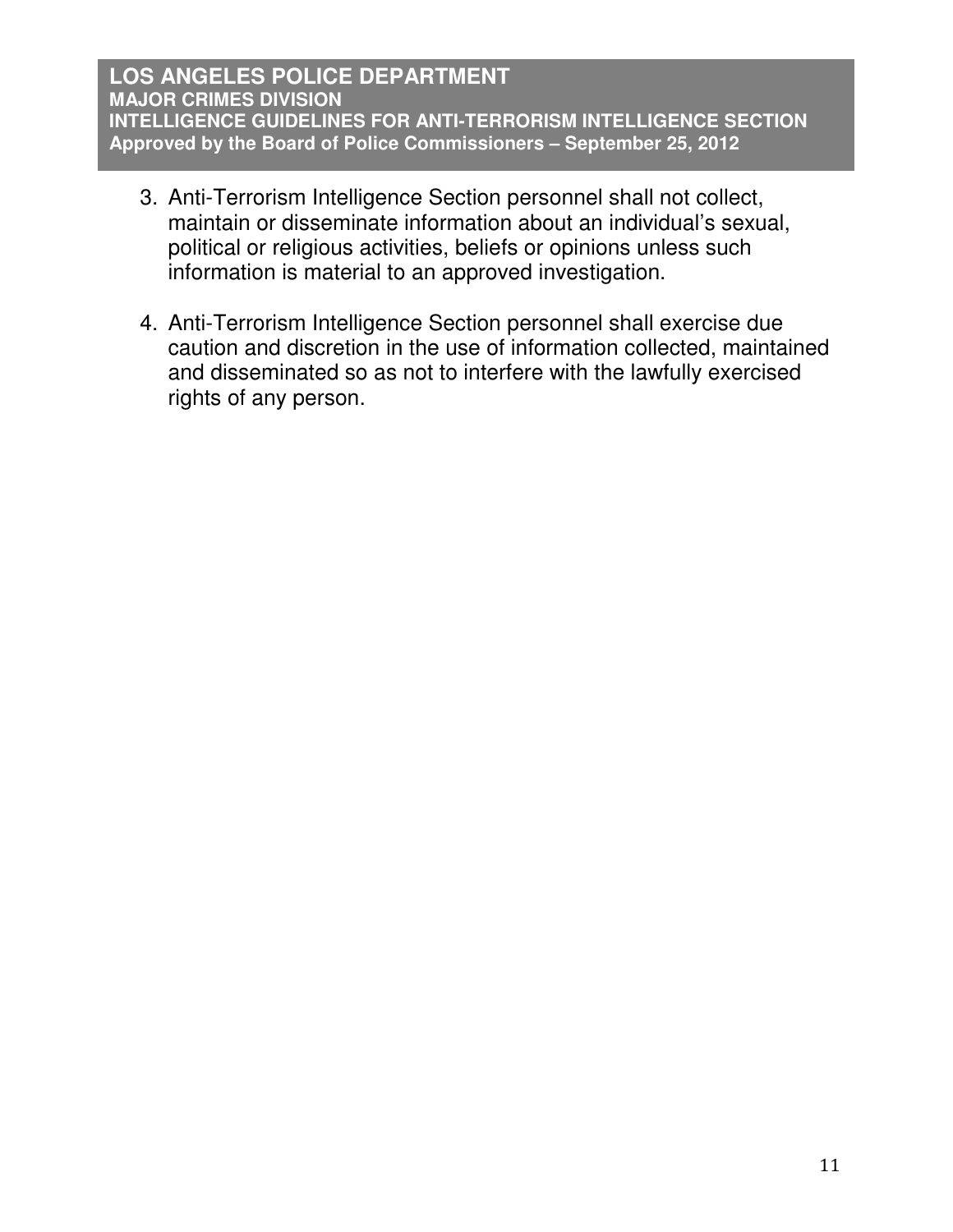# **III. FUNCTIONS AND OBJECTIVES**

A. The primary objective of the Anti-Terrorism Intelligence Section's intelligence operation is the prevention of terrorist activity in the City of Los Angeles and environs by:

- 1. Identifying terrorist trends.
- 2. Identifying terrorist networks.
- 3. Examining terrorist tactics, developing terrorist profiles, assessing terrorist threats, and developing information to protect potential targets.
- 4. Investigating, identifying and monitoring individuals and groups for which reasonable suspicion exists to believe are engaged in terrorist activity.
- 5. Maintaining Intelligence Files on individuals and groups for which reasonable suspicion exists to believe are engaged in terrorist activity.
- 6. Assessing and analyzing the capabilities of terrorist individuals or groups, and providing concerned Department entities with sufficient information to thwart their terrorist goals.
- 7. Assisting other subdivisions of the Department and other law enforcement agencies to prevent terrorist activities.
- 8. Conducting and assisting in criminal investigations for the purpose of disrupting terrorist activity.

B. A secondary objective of Anti-Terrorism Intelligence Section is to advise the Chief of Police and other executive management personnel about pending events which may require operational awareness or planning for policing or police services.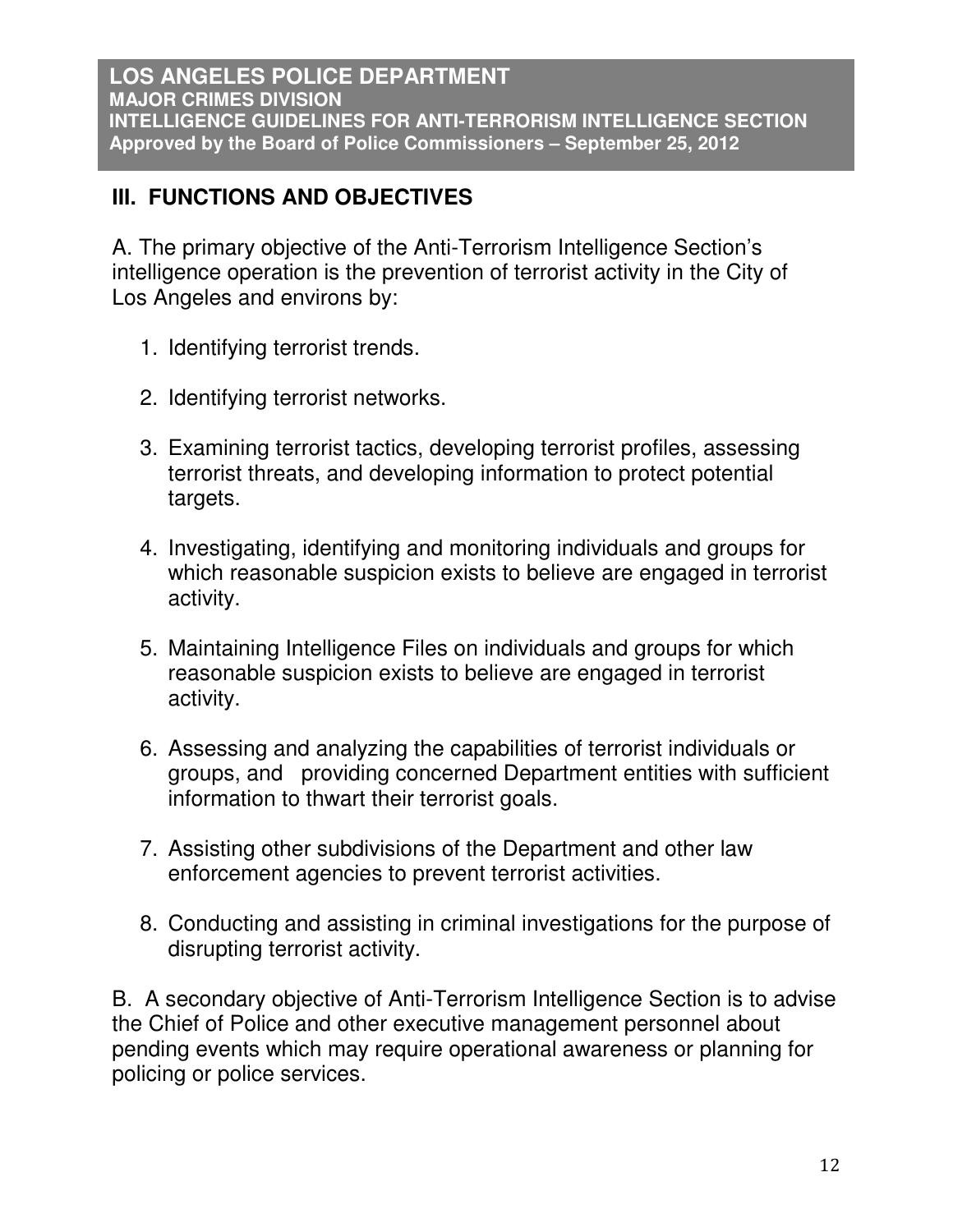C. The focus of Anti-Terrorism Intelligence Section activity is on the safety of persons and protection of property through the prevention of terrorism in the City of Los Angeles. The Board is aware, however, that terrorists do not respect municipal boundaries. It is therefore appropriate to gather intelligence on international terrorists and other persons and organizations whose conduct can reasonably be expected to affect the City of Los Angeles. Similarly, information may be gathered with respect to persons residing in Los Angeles who may commit acts of violence elsewhere and then return. In fulfilling these responsibilities, Anti-Terrorism Intelligence Section may work with other agencies and pursue investigations into other jurisdictions.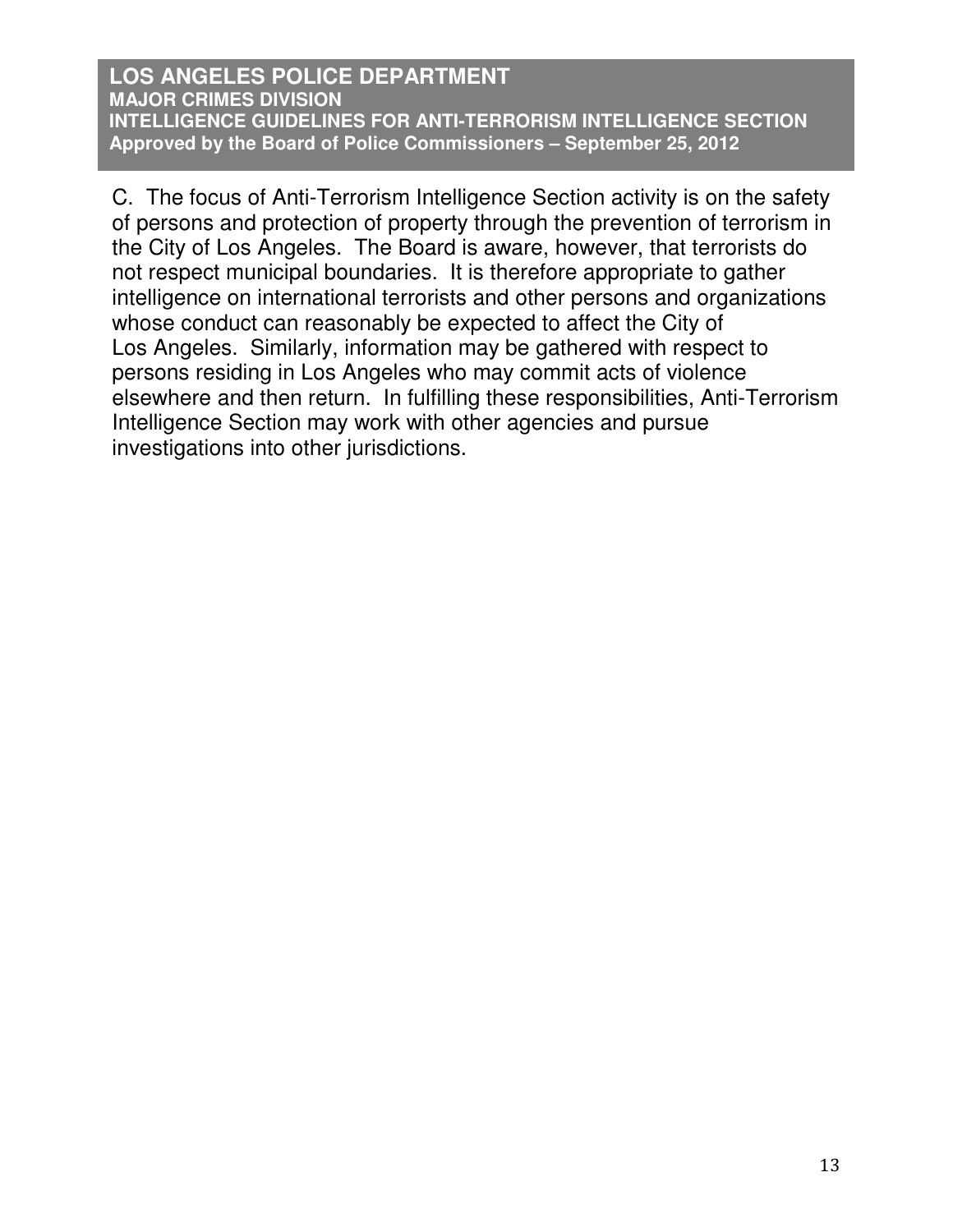# **IV. INTELLIGENCE INVESTIGATIVE ACTIVITY**

Generally, the focus of an intelligence investigation, (usually of a long-term nature), is the group or individual enterprise, rather than just individual participants and specific unlawful acts. The immediate purpose of such an investigation is to obtain information concerning the nature and structure of a group or enterprise, including information relating to the group's membership, finances, geographical dimensions, past and future activities, and goals. This is done with a view toward detecting and preventing unlawful acts which are intended to have such results to further their societal objectives, to influence societal action or to harass on the basis of race, religion, national origin, or sexual orientation.

The objective of the Anti-Terrorism Intelligence Section intelligence investigation is not the arrest and prosecution of suspects, but rather the detection, collection, analysis and dissemination of information for the purpose of developing a strategy for crime prevention.

# A. LEVELS OF INTELLIGENCE INVESTIGATIVE ACTIVITY

The Intelligence Guidelines for Anti-Terrorism Intelligence Section allow for two types of investigative activity and allow the necessary flexibility to act well in advance of the commission of a planned terrorist attack. The levels of investigative activity are: (1) Initial Lead Investigations and (2) Full Terrorism Intelligence Investigations.

Whether it is appropriate to open an investigation immediately, or first engage in a limited follow-up of lead information, depends on the circumstances presented. If the available information demonstrates at the outset that the threshold standard for a Full Terrorism Intelligence Investigation is satisfied, then approval to conduct the appropriate investigative activity may be requested immediately, without progressing through the more limited investigative stage. However, if the reasonable suspicion standard has not been met, only an Initial Lead Investigation may go forward.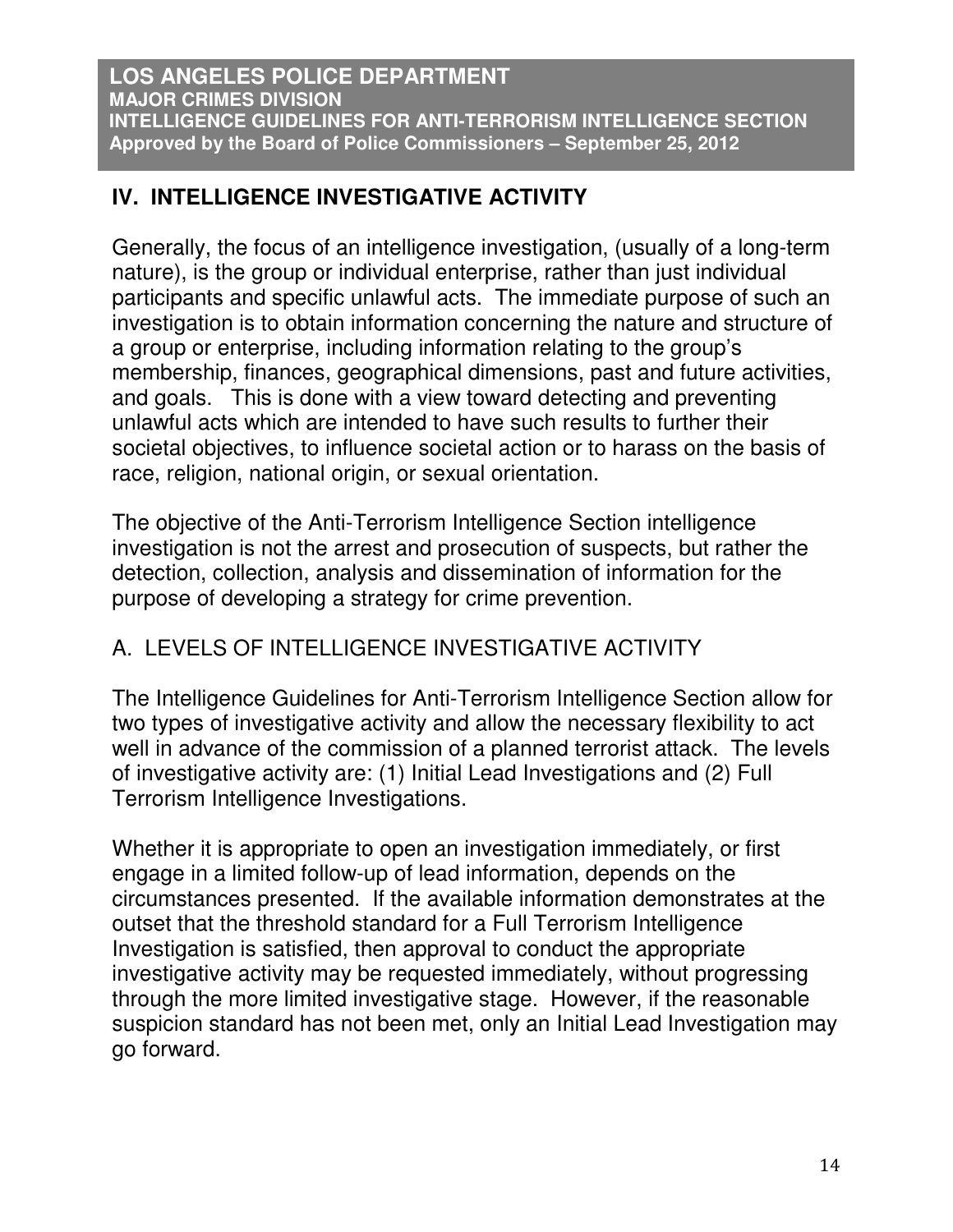# INITIAL LEAD INVESTIGATIONS

The lowest level of investigative activity is the prompt and limited follow-up of initial leads, many of which are initiated by the public. Investigation of leads should be undertaken whenever information is received of such a nature that some follow-up as to the possibility of terrorist activity is warranted. This limited activity should be conducted with an emphasis toward promptly determining whether further investigation, such as a Full Terrorism Intelligence Investigation, should be conducted.

Many initial investigative leads from the public and other sources are expected to be somewhat vague and may not meet the reasonable suspicion standard for a Full Terrorism Intelligence Investigation. However, public safety demands a limited but prompt follow-up investigation. The authority to conduct inquiries short of a Full Terrorism Intelligence Investigation, allows Anti-Terrorism Intelligence Section to respond in a measured way to ambiguous or incomplete information.

# INVESTIGATIVE TECHNIQUES FOR INITIAL LEAD INVESTIGATIONS

The following investigative techniques are authorized for Initial Lead Investigations:

- Examination of records available to the public (open source);
- Examination of LAPD records;
- Examination of available federal, state, local government records, etc;
- Interview of the person reporting;
- Interview of the potential subject;
- Interview of witnesses;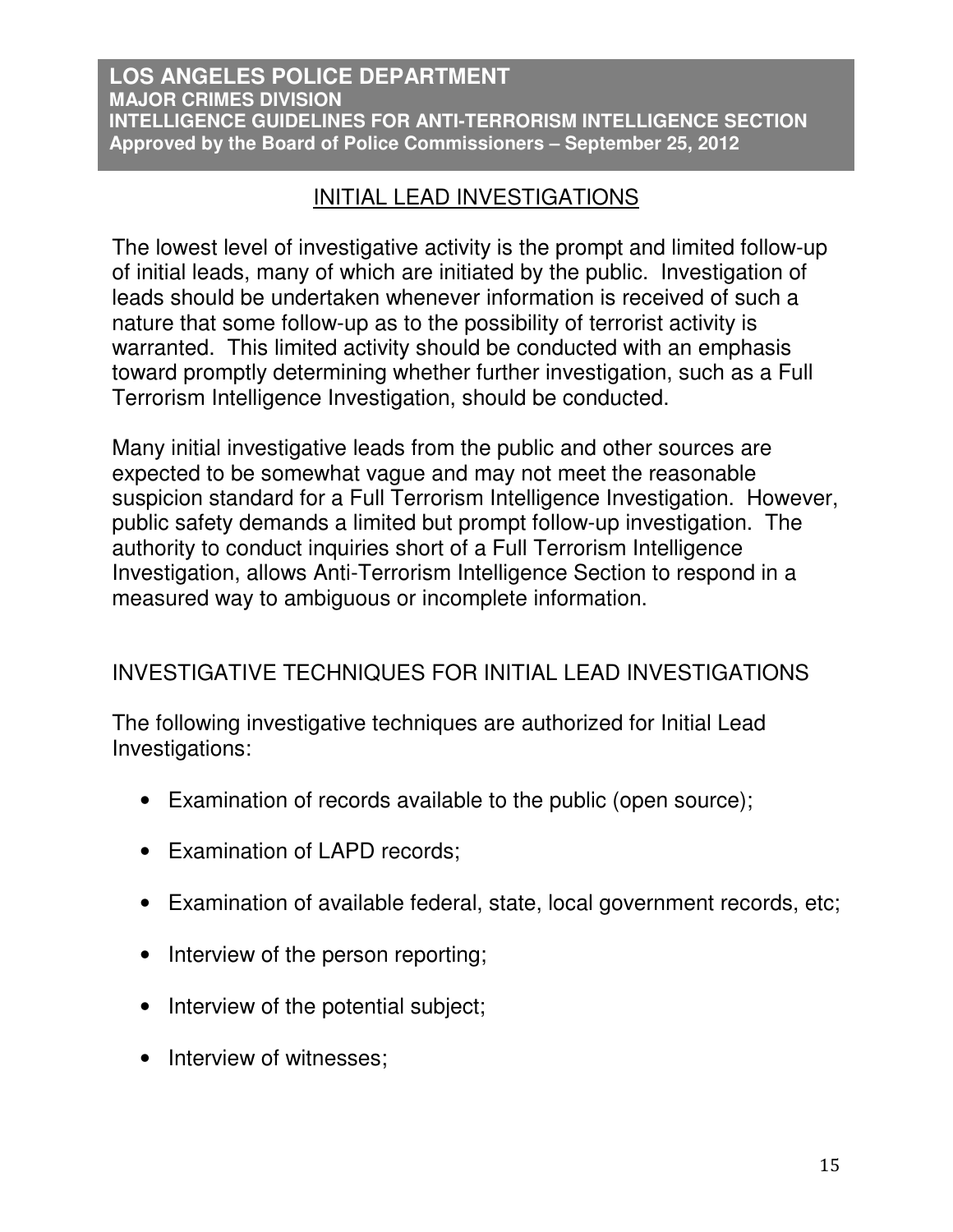- Monitoring;
- Photography/Videography;
- Informants:
	- o The use of informants requires the approval of the President of the Board of Police Commissioners or if unavailable, the other member of the Undercover Committee. In the event of the absence of both members of the Undercover Committee, any other member of the Police Commission may grant approval.
- Surveillance;
	- o Use of surveillance on an Initial Lead must be approved by the Commanding Officer, Major Crimes Division. The primary intent for the use of informants and/or surveillance while conducting an Initial Lead Investigation is to corroborate information. Use of informants and/or surveillance on Initial Leads should not be used if there is a less intrusive means to obtain the desired information.

Initial Lead Investigations shall be completed within 60 days from the date of receipt of the specific lead. Two 60-day extensions may be granted with the approval of the Commanding Officer, Major Crimes Division. All requests for extensions must be documented in the Initial Lead File. All materials collected during the Initial Lead Investigation shall be stored separately from Intelligence Files unless the initial investigation results in an approved Full Terrorism Intelligence Investigation.

Note: A 60-day extension will only be granted with the approval of the Commanding Officer, Major Crimes Division when articulable circumstances exist that are beyond the control of the Investigating Officer that prevents ongoing investigative efforts.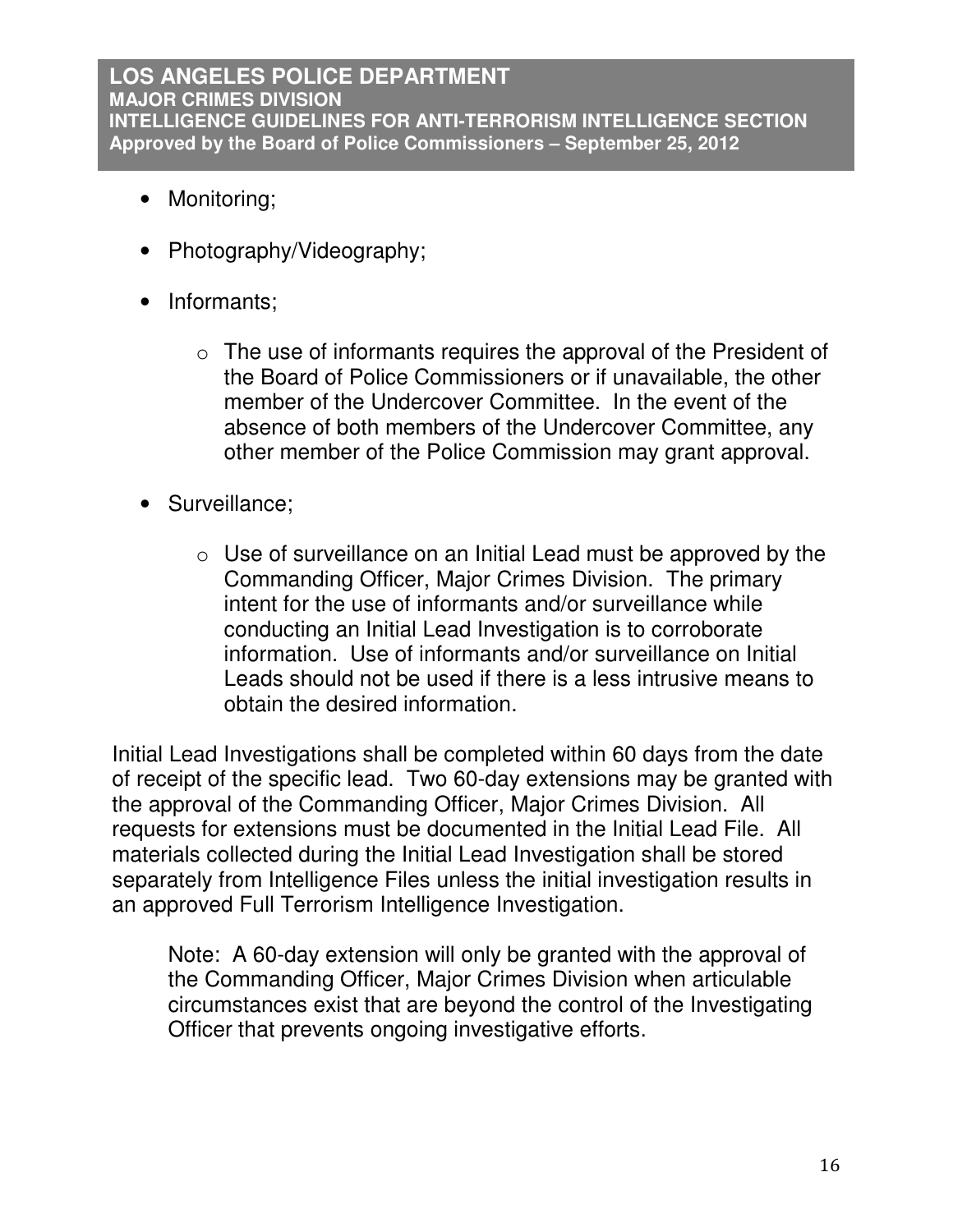Upon the closure of an Initial Lead Investigation that does not result in an approved Full Terrorism Intelligence Investigation, the following procedure shall be followed:

- The disposition shall be noted on an Initial Lead Investigation face sheet or automated equivalent (i.e. computerized reporting system) and an Initial Lead tracking spreadsheet for reference purposes. The Initial Lead face sheet and spreadsheet shall be retained for audit purposes.
- The ATIS supervisor who approves the disposition of the Initial Lead shall sign the Initial Lead face sheet or automated equivalent.
- All investigative material related to the lead other than the Initial Lead face sheet, shall be immediately collected and purged. Additionally, all personal identifying information shall be redacted from the Initial Lead sheet and tracking spreadsheet.

# FULL TERRORISM INTELLIGENCE INVESTIGATIONS

The commencement of each Full Terrorism Intelligence Investigation shall be approved by the Commanding Officer, Counter-Terrorism and Special Operations Bureau (CTSOB), or his/her designee, who shall ensure the reasons for initiating the investigation meet the required threshold as stated below.

A Full Terrorism Intelligence Investigation may be initiated when there exists a reasonable and articulated suspicion that an individual or organization may be:

- Planning, threatening, attempting, performing, aiding/ abetting, or financing unlawful acts;
- The results of which are intended to further their societal objectives, influence societal action or harass on the basis of race, religion, national origin, or sexual orientation.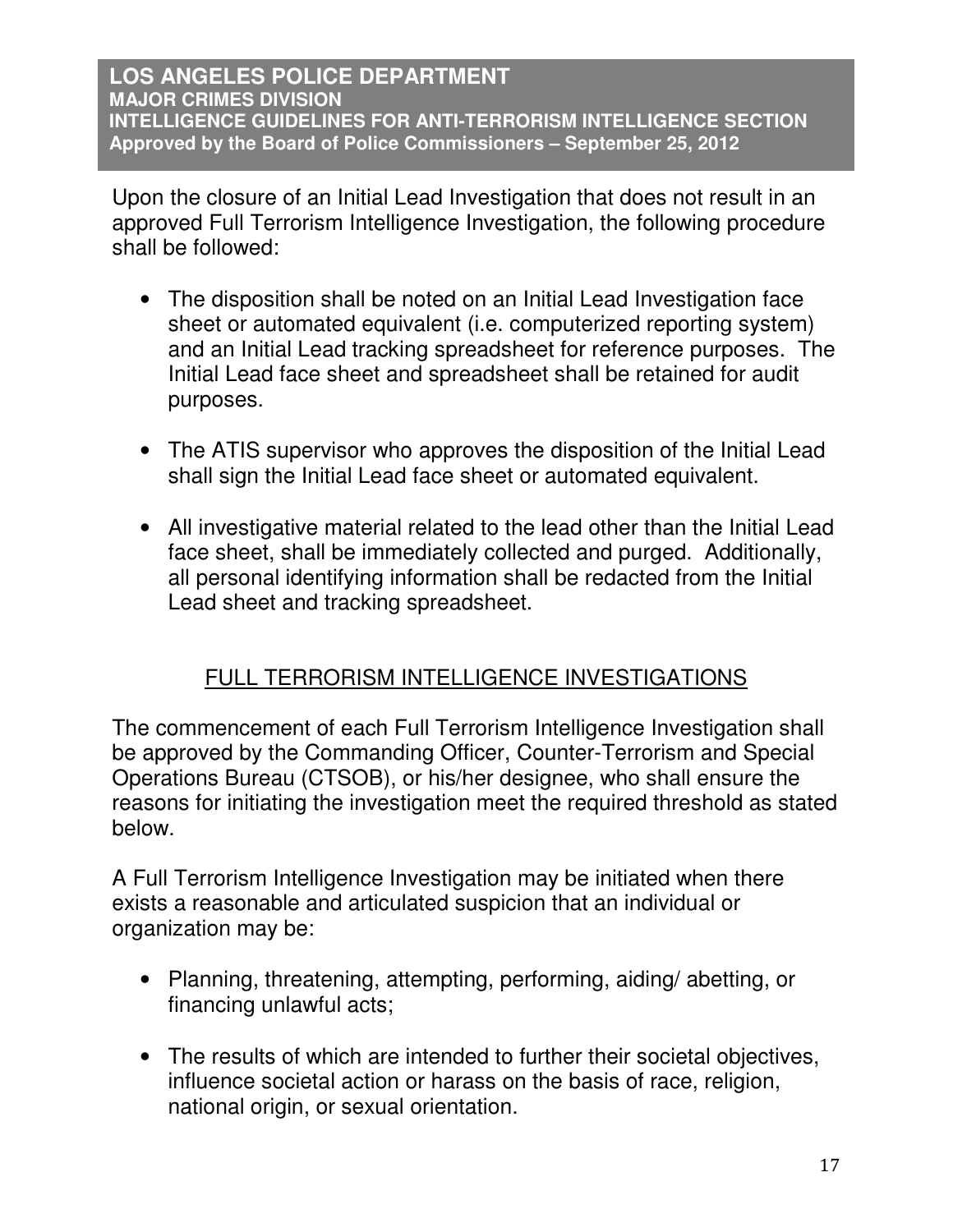INVESTIGATIVE TECHNIQUES FOR FULL TERRORISM INTELLIGENCE INVESTIGATIONS

All lawful investigative techniques may be used in a Full Terrorism Intelligence Investigation.

- B. PENDING ACTIVITY REPORTS
	- 1. Anti-Terrorism Intelligence Section personnel often receive or discover information regarding events significant to the City of Los Angeles. Such events include, but are not limited to: parades, demonstrations, dignitary visitations, and VIP appearances. These events may require operational awareness. Anti-Terrorism Intelligence Section personnel have the responsibility to disseminate this information to the appropriate Department entity or outside agency. The purpose of this dissemination is to facilitate an adequate law enforcement response, to ensure public health and safety, and to protect the exercise of First Amendment Rights.
	- 2. Pending Activity Reports are subject to the constraints delineated in the Preamble to these Intelligence Guidelines and shall be stored separately from Anti-Terrorism Intelligence Section Intelligence Files.
	- 3. Pending Activity Reports shall be transmitted to the appropriate Department operational entities immediately upon completion and approval. Major Crimes Division shall maintain a log of such reports for audit purposes.

# C. INTELLIGENCE CONTROL CENTER FUNCTION

1. The Intelligence Control Center collects and disseminates intelligence information gathered during an unusual occurrence or a potential unusual occurrence. The information sought in such an investigation shall be that needed to facilitate an adequate law enforcement response.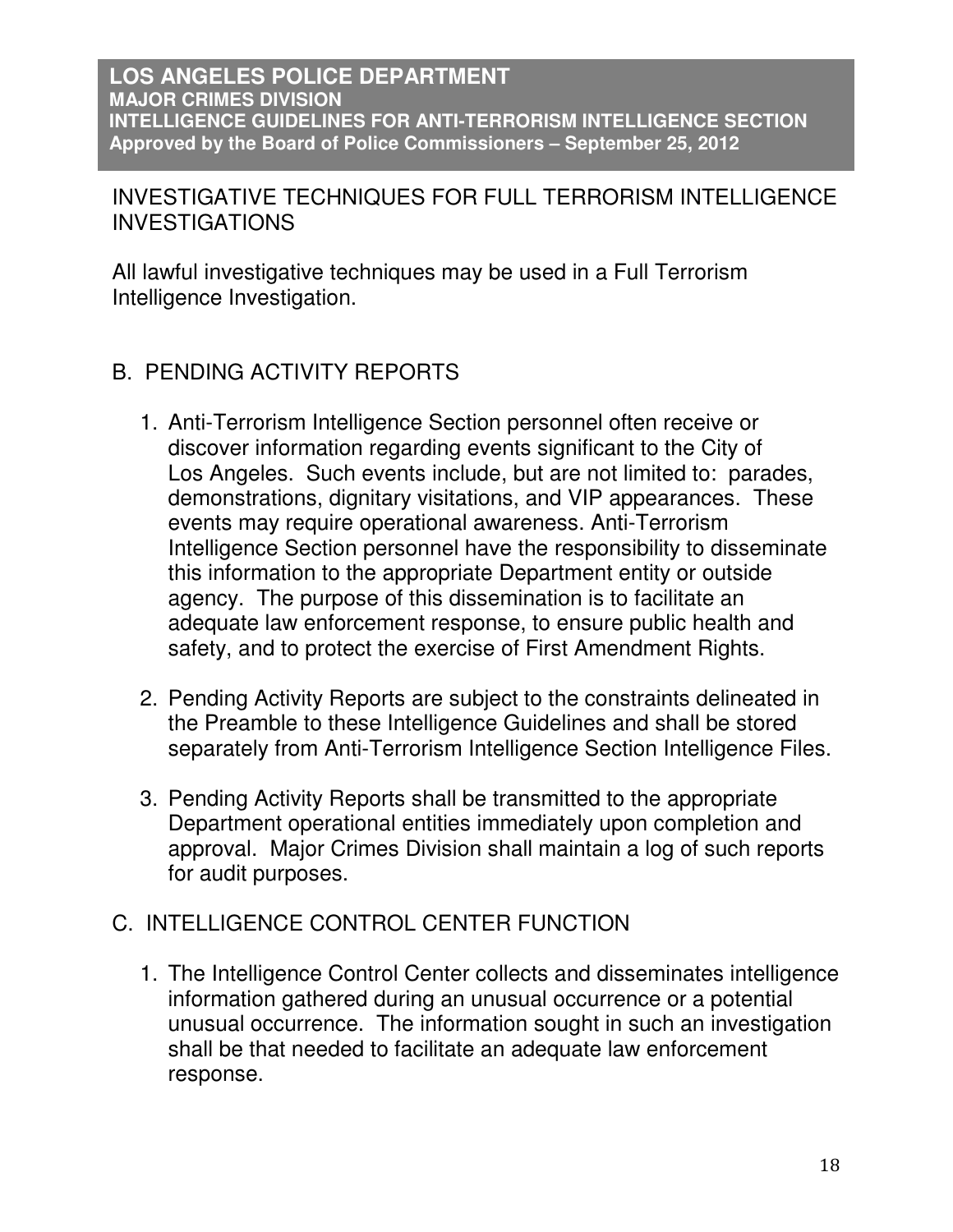- 2. Major Crimes Division personnel may be temporarily assigned to the Intelligence Control Center. In the event of an unusual occurrence, Department personnel outside Major Crimes Division may be called upon to assist the functions of the Intelligence Control Center.
- 3. At the conclusion of an Intelligence Control Center activation, all materials gathered, organized and produced shall be stored separately from Anti-Terrorism Intelligence Section's Intelligence Files unless the information is material to a Full Terrorism Intelligence Investigation. Access to information and materials obtained through the Intelligence Control Center after it has been closed will only be allowed with approval of the Commanding Officer, Major Crimes Division.
- 4. Personnel assigned to the Intelligence Control Center shall conduct their investigations in a manner that supports the general principles of these Guidelines. While completing the work of the Intelligence Control Center, personnel are not required to adhere to the investigative procedures for Full Terrorism Intelligence Investigations as described in these Guidelines or Major Crimes Division's Divisional Orders. However, personnel shall follow all appropriate Department approved investigative techniques and procedures.

# D. MULTI-AGENCY TASK FORCE

Members of Anti-Terrorism Intelligence Section, with the approval of the Chief of Police, may be assigned to a multi-agency task force. Anti-Terrorism Intelligence Section personnel that are members of a multiagency task force which is headed by another agency may engage in the investigative methods legally authorized for use by that agency, as long as those methods do not violate current laws.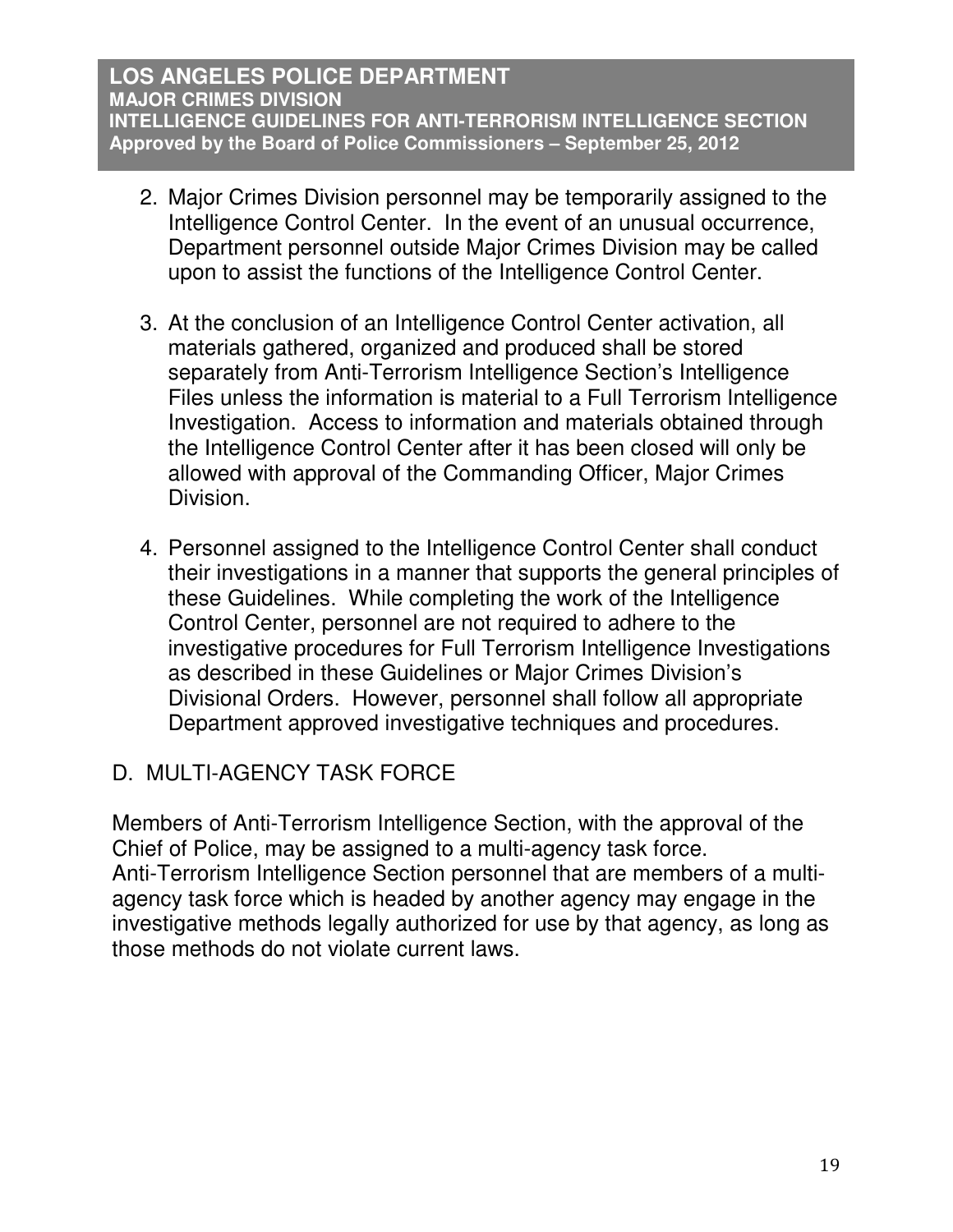# **V. LIMITATIONS AND PROHIBITIONS**

Anti-Terrorism Intelligence Section personnel shall recognize and abide by legal and policy limitations placed upon their investigations. In addition to the parameters established by these Intelligence Guidelines, the following specific limitations and prohibitions apply to Anti-Terrorism Intelligence Section personnel and investigations:

- A. No member of Anti-Terrorism Intelligence Section may engage in any unlawful activity in the collection, maintenance or dissemination of intelligence data or information.
- B. No member of Anti-Terrorism Intelligence Section may knowingly employ or direct any individual to illegally engage in the collection, maintenance or dissemination of intelligence data or information.
- C. No member of Anti-Terrorism Intelligence Section may act or knowingly engage another individual to act as an agent provocateur.
- D. No member of Anti-Terrorism Intelligence Section may employ the use of restricted electronic surveillance equipment without conforming to policy as stated in the Department Manual.
- E. Initial Lead Investigations are authorized for 60 days with the possibility of two 60-day extensions. In no event shall an Initial Lead Investigation exceed 180 days.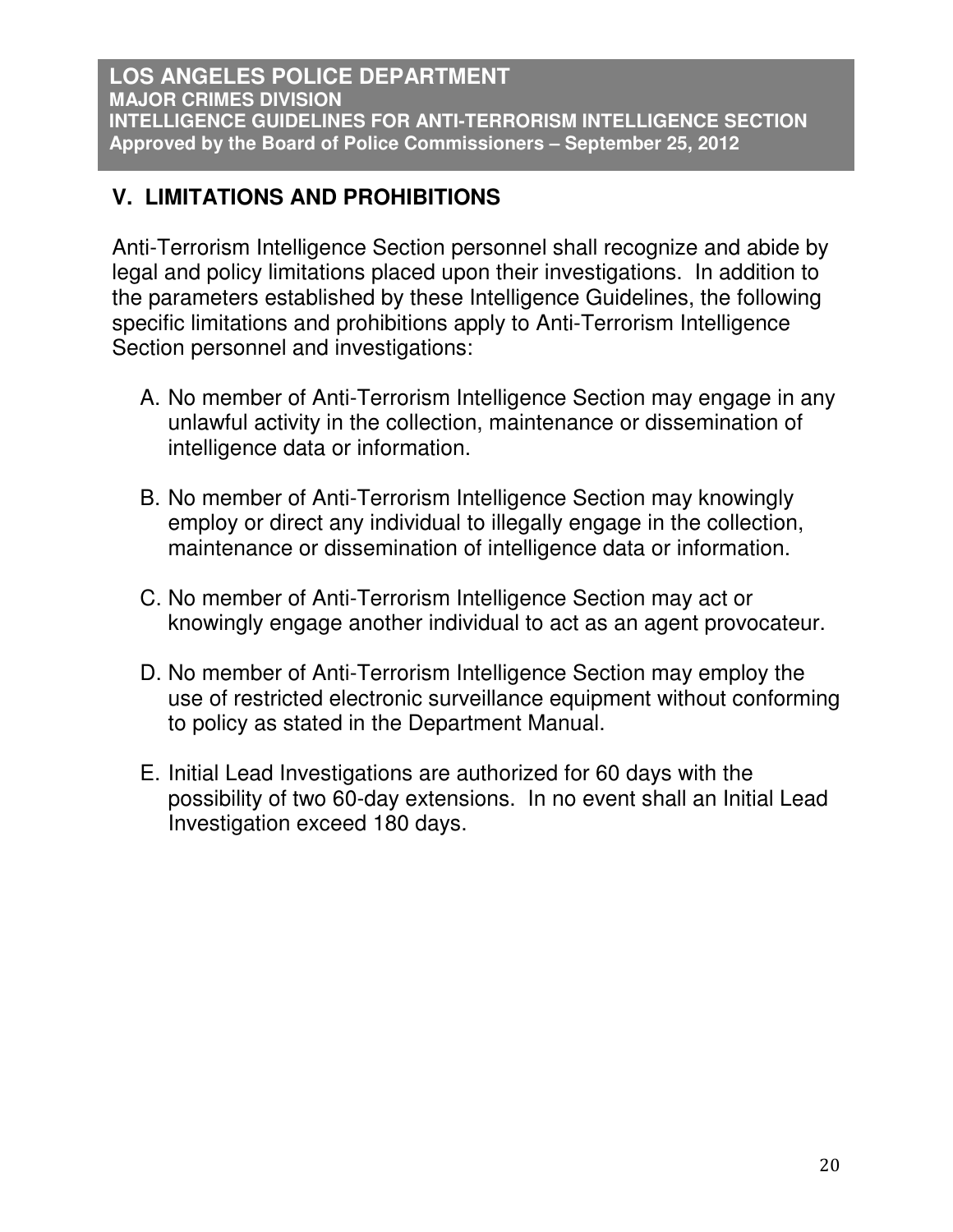# **VI. UNDERCOVER INVESTIGATIONS, SURVEILLANCE AND INFORMANTS**

The Board of Police Commissioners recognizes its critical task in balancing the needs of law enforcement in its efforts to protect the broader society, versus the need to safeguard individual rights guaranteed by a democratic people. Necessarily involved in this process is the recognition that a few groups and individuals espouse, finance, aid or abet violence and/or the wanton destruction of property and that many such groups have attained a high level of criminal sophistication. It is that same criminal sophistication that causes law enforcement to resort to the use of undercover operations, surveillance and informants to counteract their progress. However, as serious as these concerns are, they do not outweigh the previously mentioned societal rights. It is imperative that constitutionally guaranteed rights remain the focal point when utilizing these investigative methods. The law enforcement intelligence community must therefore make optimum use of appropriate resources when available and maximize its capabilities while operating within legal and ethical constraints.

# A. UNDERCOVER INVESTIGATIONS – SAFEGUARDS

An investigation involving an in person infiltration of an organization or the development of an ongoing in person relationship with an individual by an undercover officer is the most reliable tool for information gathering by law enforcement. The value of the information so obtained has been repeatedly demonstrated in the prevention of terrorist activity and other criminal acts.

The use of information gained in undercover operations is greatly diminished if the manner in which it is obtained casts aspersions upon the conduct of the undercover officer. The conduct of the officer and control of the investigation is therefore critical to minimize interference with lawfully exercised rights. The Chief of Police and the Board of Police Commissioners are charged with great responsibility in authorizing undercover investigations, and should do so only after all other reasonable investigative methods have been determined to be impractical or ineffective to accomplish the objectives of the investigation.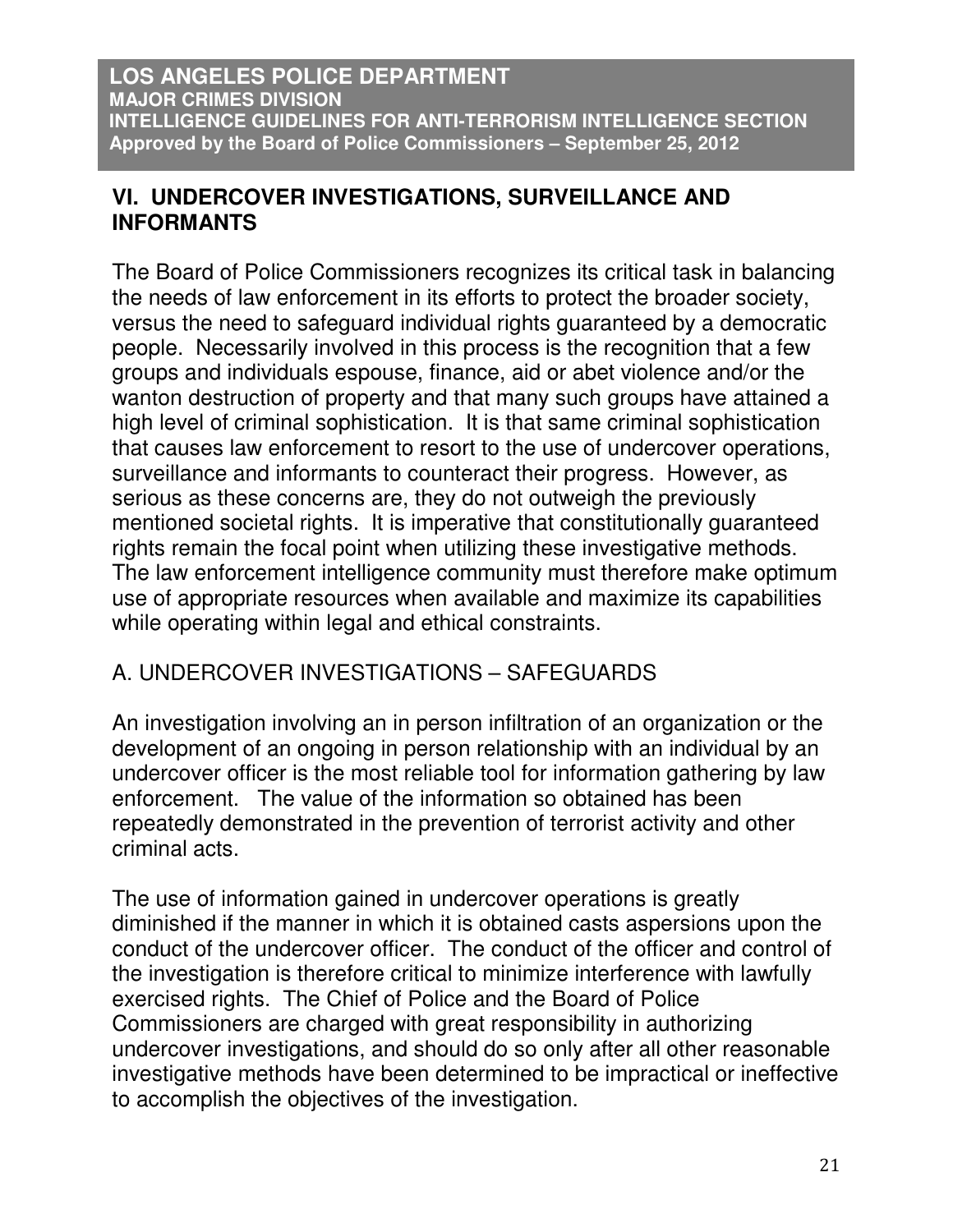It is most important that the selection, training, and oversight of undercover personnel receive the utmost attention. It is also imperative that undercover officers understand constitutional and statutory rights which govern their intelligence gathering limits.

The Chief of Police shall have the authority and responsibility to use all resources available to protect the identity and safety of an undercover officer and to protect the confidentiality of information obtained in an undercover investigation.

These Intelligence Guidelines establish the limits by which the conduct of Anti-Terrorism Intelligence Section personnel and undercover investigative techniques are controlled.

# B. UNDERCOVER INVESTIGATION – AUTHORIZATION

Undercover investigations (i.e. use of an undercover officer) may be initiated subject to the following safeguards:

- 1. The targeted individual(s) and/or organization have been approved for a Full Terrorism Intelligence Investigation.
- 2. No undercover investigation shall be commenced without the written approval of the Chief of Police and the Undercover Investigation Committee. Prior to the actual commencement of any infiltration by an undercover officer, the requirements set forth below must be met:

**Exception:** In an emergency involving a life-threatening situation where the Undercover Investigation Committee is unavailable, an undercover investigation may be commenced with the approval of the Chief of Police. Telephonic notification to the Undercover Investigation Committee shall be made as soon as possible and written approval from the Undercover Investigation Committee shall be requested within 72 hours.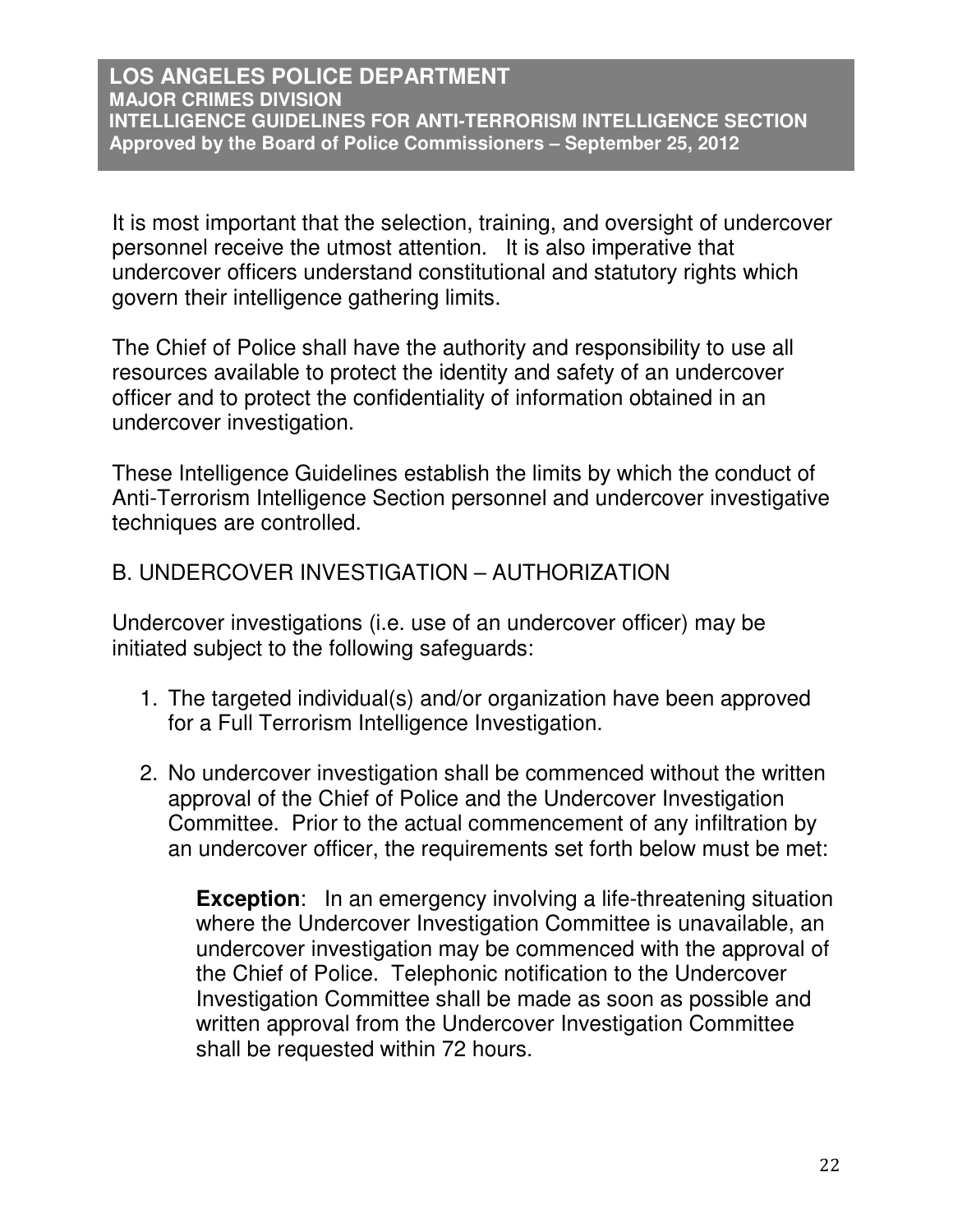- a. The undercover investigation application shall be signed by the Commanding Officer, Major Crimes Division, through the chain of command to the Chief of Police;
- b. All supporting assertions of fact in the application shall be contained in affidavits (or declarations under oath); said affidavits or declarations may be based on hearsay evidence. The requirements for these affidavits shall meet the requirements of these Guidelines (and shall not be equated with the requirements for a search warrant).
- c. The application shall include information which bears upon:
	- 1) Whether there is reasonable suspicion to believe that the target individual or organization may be engaged in terrorist activity as defined;
	- 2) The expected results of the undercover operation in terms of prevention of terrorist activity;
	- 3) The anticipated manner in which the undercover operation will be conducted, including likely individuals and organizations who will be contacted;
	- 4) The authorized duration of the undercover investigation and the provision for periodic review;
	- 5) What other methods have been previously used and why Anti-Terrorism Intelligence Section believes that an undercover investigation is the only practical means to accomplish the objectives of the investigation;
	- 6) If the Department intends that the undercover officer shall infiltrate a non-target organization, then there shall be included additional information which clearly indicates the need to become a member of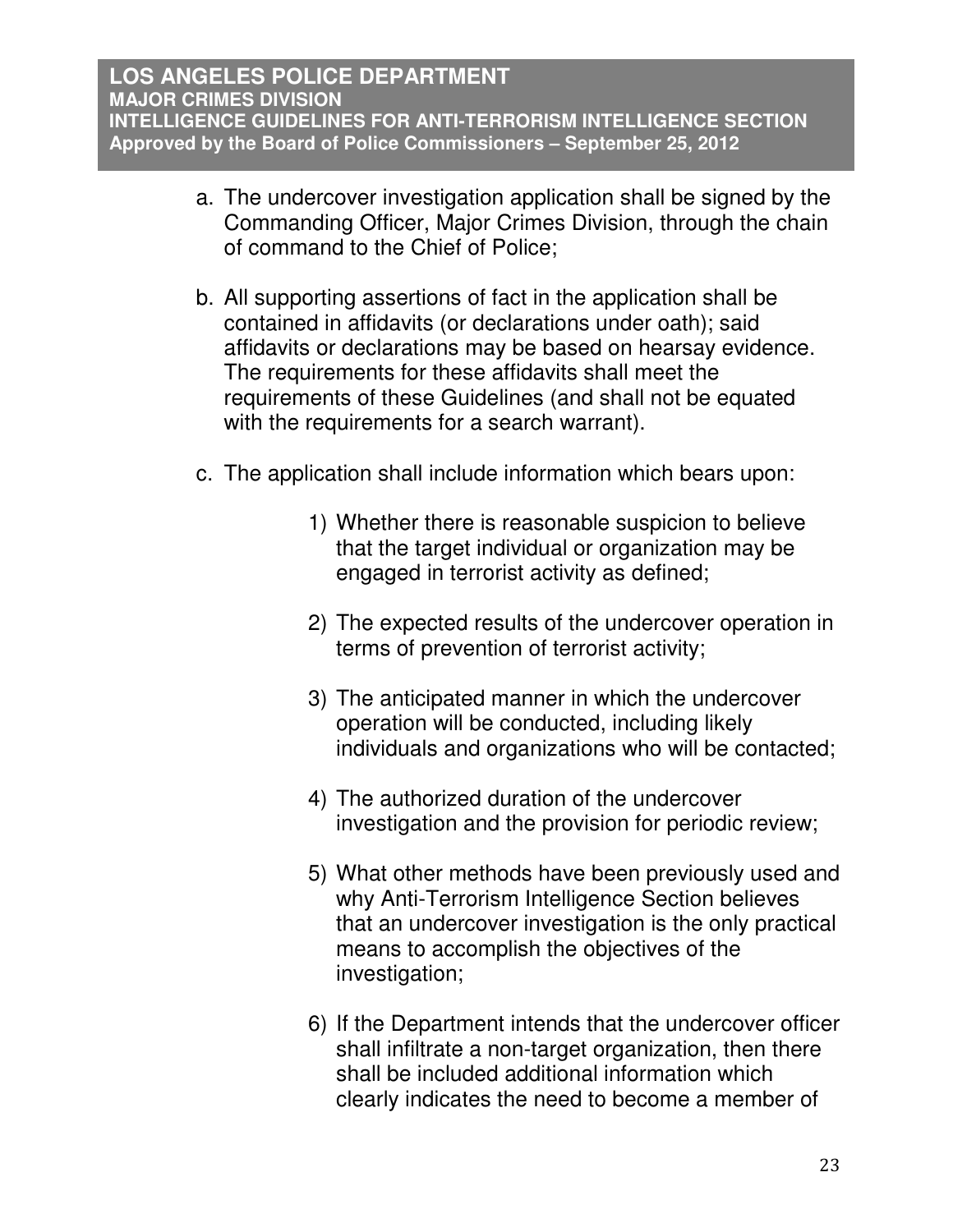the non-target organization. No information on the non-target organization or its members will be reported in any intelligence file, unless there is reasonable suspicion to believe that the non-target organization, or members of the non-target organization, may be involved in terrorist activity or in cases of public demonstration, activities which may have the potential to significantly disrupt the public order.

- 3. The Undercover Investigation Committee shall not issue written authorization initiating an undercover investigation of an individual or organization unless the Committee agrees that all of the following requirements have been met:
	- a. The application has been signed by the officials listed in subparagraph VI.B.2.a above;
	- b. All supporting assertions of fact are sworn to under oath;
	- c. The Undercover Investigation Committee has consulted with legal counsel for advice, if necessary;
	- d. The Undercover Investigation Committee shall maintain a written record of compliance with this subparagraph; and,
	- e. The Undercover Investigation Committee renders written findings that:
		- 1) There is an approved Full Terrorism Intelligence Investigation which meets the respective reasonable suspicion standard;
		- 2) Other means are unavailable or ineffective to achieve the investigative objectives of the Department; and,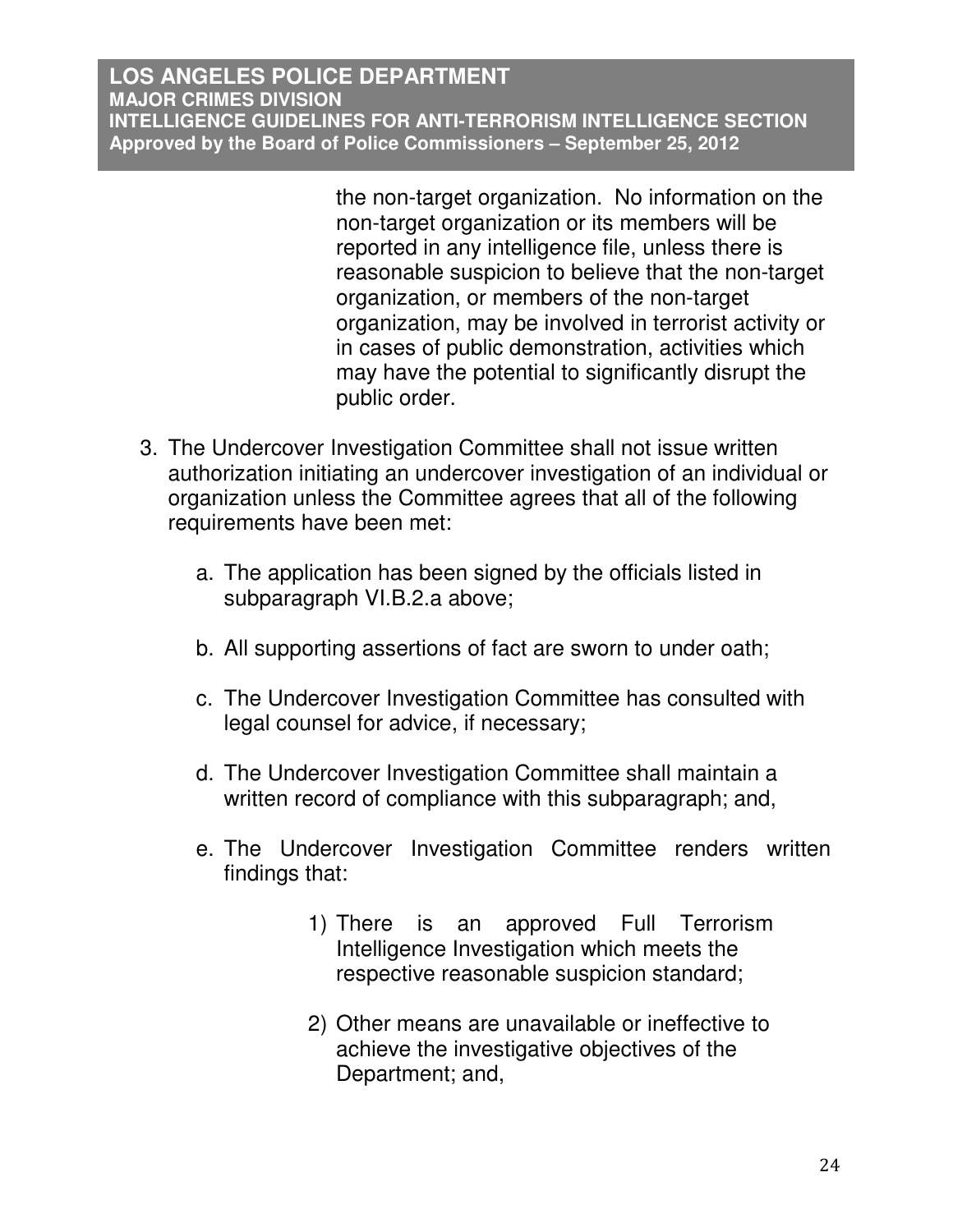- 3) The interests of privacy and free expression are outweighed by the nature and magnitude of the likely harm.
- f. Where the Department seeks to infiltrate a non-target organization so that an undercover officer may infiltrate the target organization, the Committee shall render additional written findings that:
	- 1) All other means of obtaining sufficient information on the target organization either have been tried without success or are not practical;
	- 2) There is a reasonable basis for believing that the presence of the undercover officer in the non-target organization will enable him/her to infiltrate the target organization as evidenced by the fact that:

(a) Members of the target organization are also members of the non-target organization;

(b) The target organization recruits members from the active members of the non-target organization;

(c) Membership in the non-target organization is a condition of membership in the target organization; or

(d) There is a substantial link between the nontarget organization and target organization, equal to those described in (a)-(c) above, which otherwise justifies the undercover officer's infiltration of the non-target organization; provided, however, that this substantial link shall not be based solely on evidence that: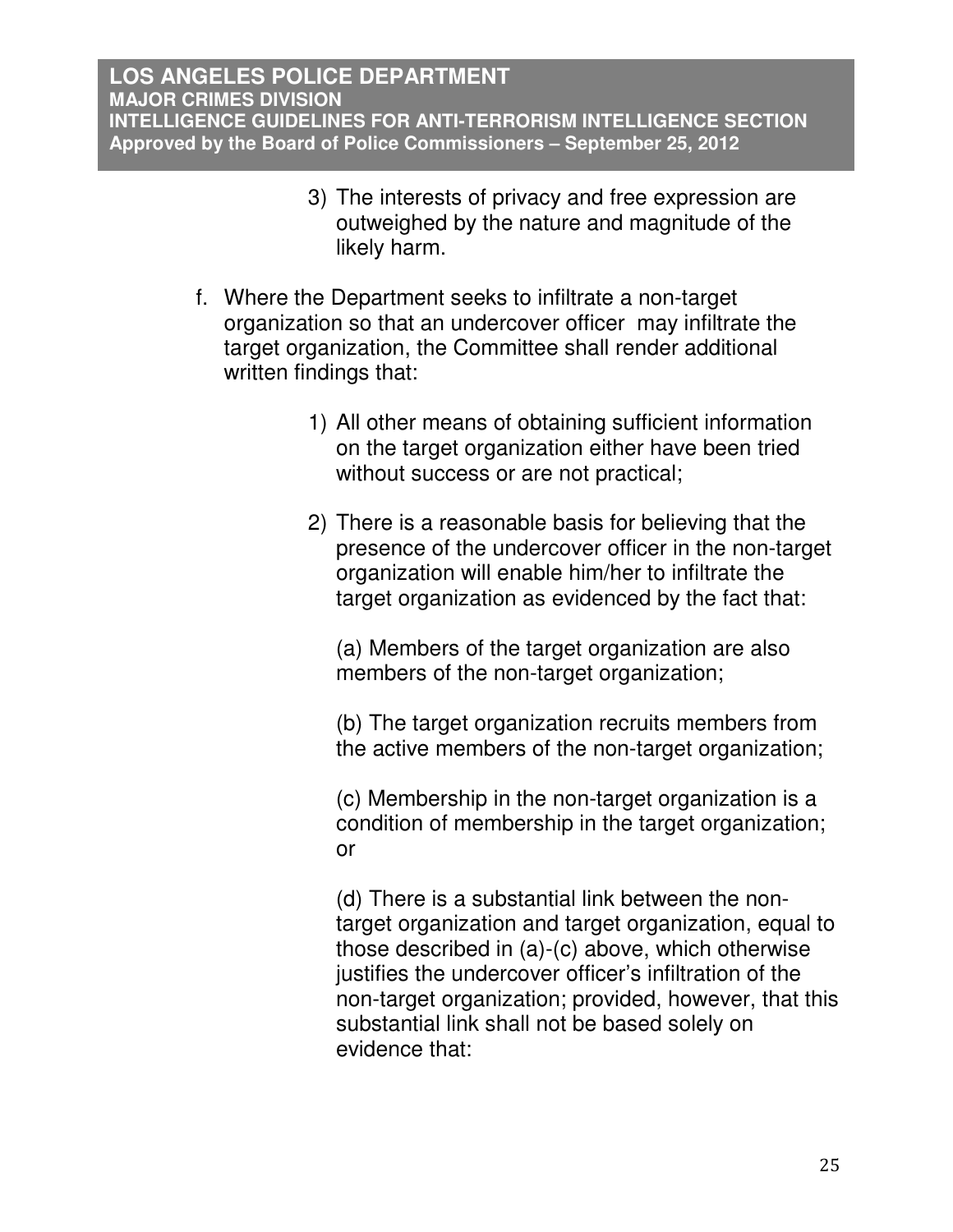i. The non-target organization espouses or holds the same political, social or economic positions as the target organization (e.g. a non-violent organization which opposes nuclear power plants shall not be infiltrated in order to infiltrate a target organization which opposes nuclear plants by violent means unless there are other factors present);

ii. The non-target organization shares the same racial, religious or other status or concerns with the target organization.

- 3) The interests in privacy and free expression of the non-target organization are outweighed by the nature and magnitude of the likely harm by the target organization. In this regard, the Committee shall consider, in part, former and other current infiltrations by undercover officers of the non-target organization.
- 4. Where the Undercover Investigation Committee finds that the application for an undercover investigation meets the requirements set forth in section VI.B.3, it shall issue written authorization to conduct an undercover investigation under the following terms and conditions:
	- a. Specifying the individual or organization that is the target of the undercover investigation;
	- b. Setting forth limitations, if any, on the activities which can be engaged in by the undercover investigators with regard to the target individual or organization;
	- c. Imposing a time limit on the undercover investigation, which, however, shall not exceed a period of one year with a semi-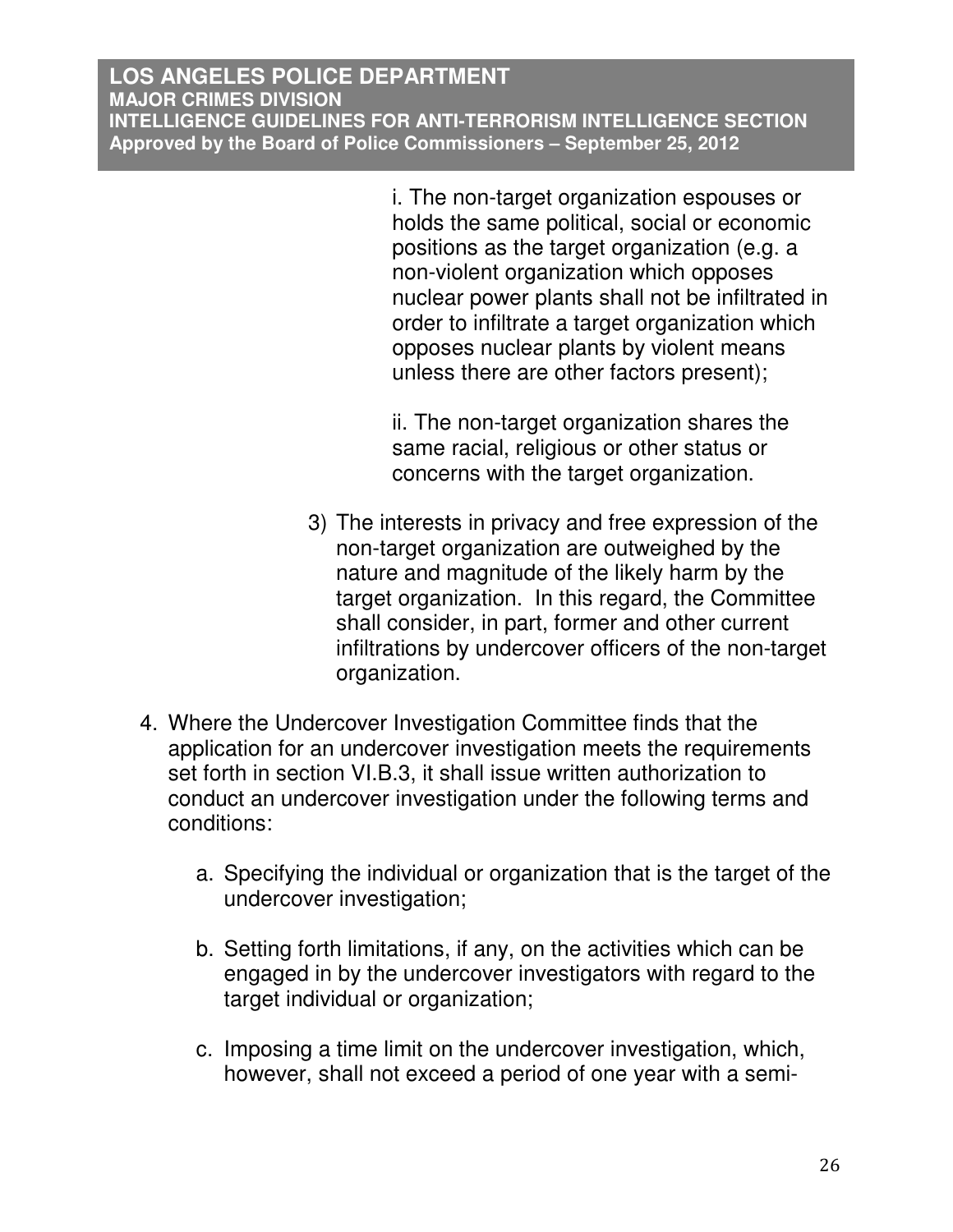annual status review by the Undercover Investigation Committee.

- d. If the infiltration of a non-target organization has also been approved, the written confirmation shall include these additional terms and conditions:
	- 1) Specify the number of meetings of the non-target organization which the undercover officer may attend without further approval of the Undercover Investigation Committee;
	- 2) Set forth limitations, if any, on the activities which can be engaged in by the undercover officer in the non-target organization;
	- 3) Require quarterly reports from Anti-Terrorism Intelligence Section regarding the steps taken by the undercover officer to infiltrate the target organization, estimates of the additional time necessary to infiltrate the target organization and an explanation of the reason why the target has not yet been infiltrated;
	- 4) Require quarterly reviews by the Undercover Investigation Committee on whether the infiltration of the non-target organization still meets the requirements set forth in section VI.B.3, above.
- 5. The Undercover Investigation Committee shall make its decision within 72 hours of receipt of the application of the Department. In the event that one of the two Committee members is unavailable to make this decision, and where that (unavailable) Committee member has taken no part in reviewing the Department's application, the available Committee member may identify another Police Commissioner to serve as part of the Committee for a determination on the particular application. The Committee's determination shall be made in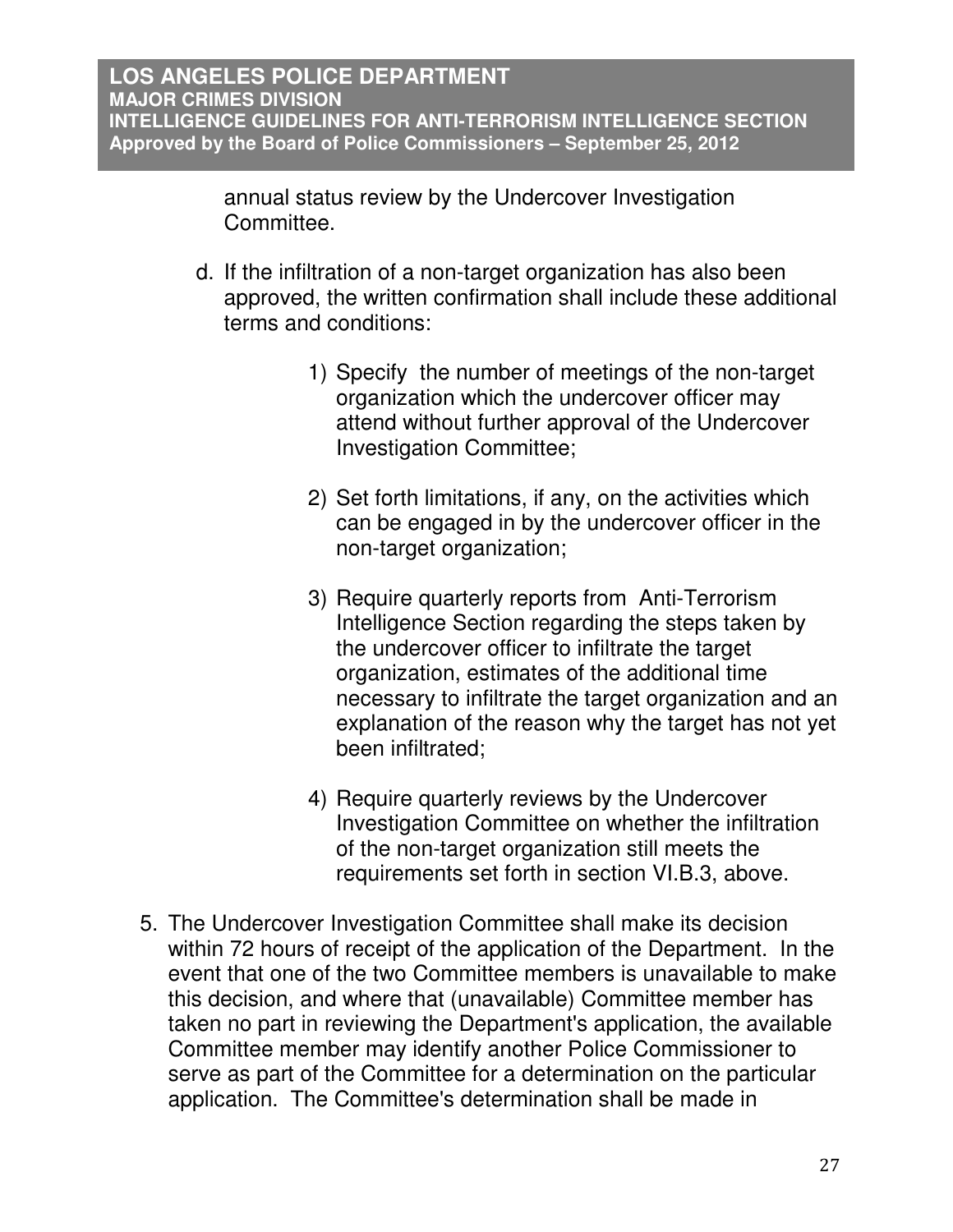accordance with the Undercover Standards and Responsibilities Section of these Intelligence Guidelines (VI.C).

- 6. If the Department seeks to continue an undercover investigation after the initial one-year period, the Department shall request that the investigation be reviewed by the Undercover Investigation Committee.
	- a. The request for review shall include all information previously submitted and, in addition, shall contain information on all activities of the undercover officer during the preceding investigation, including all organizations and individuals which were contacted by him/her in that time period.
	- b. The Undercover Investigation Committee shall issue written authorization to continue an undercover investigation of a target organization or individual only where in the preceding one-year period:
		- 1) The undercover officer has obtained some reliable information that the target may still be a viable threat in terms of planning, threatening, financing, aiding/abetting, attempting or performing unlawful acts, the results of which are intended to further their societal objectives, to influence societal action, or to harass on the basis of race, religion, national origin, or sexual orientation.
		- 2) The undercover officer has taken all reasonable steps to develop the necessary contacts with the target organization or individual so as to ascertain whether said target is conducting activities described in paragraph 2. c. 1) above, but the undercover officer has been unable to develop such contacts through no fault of his/her own.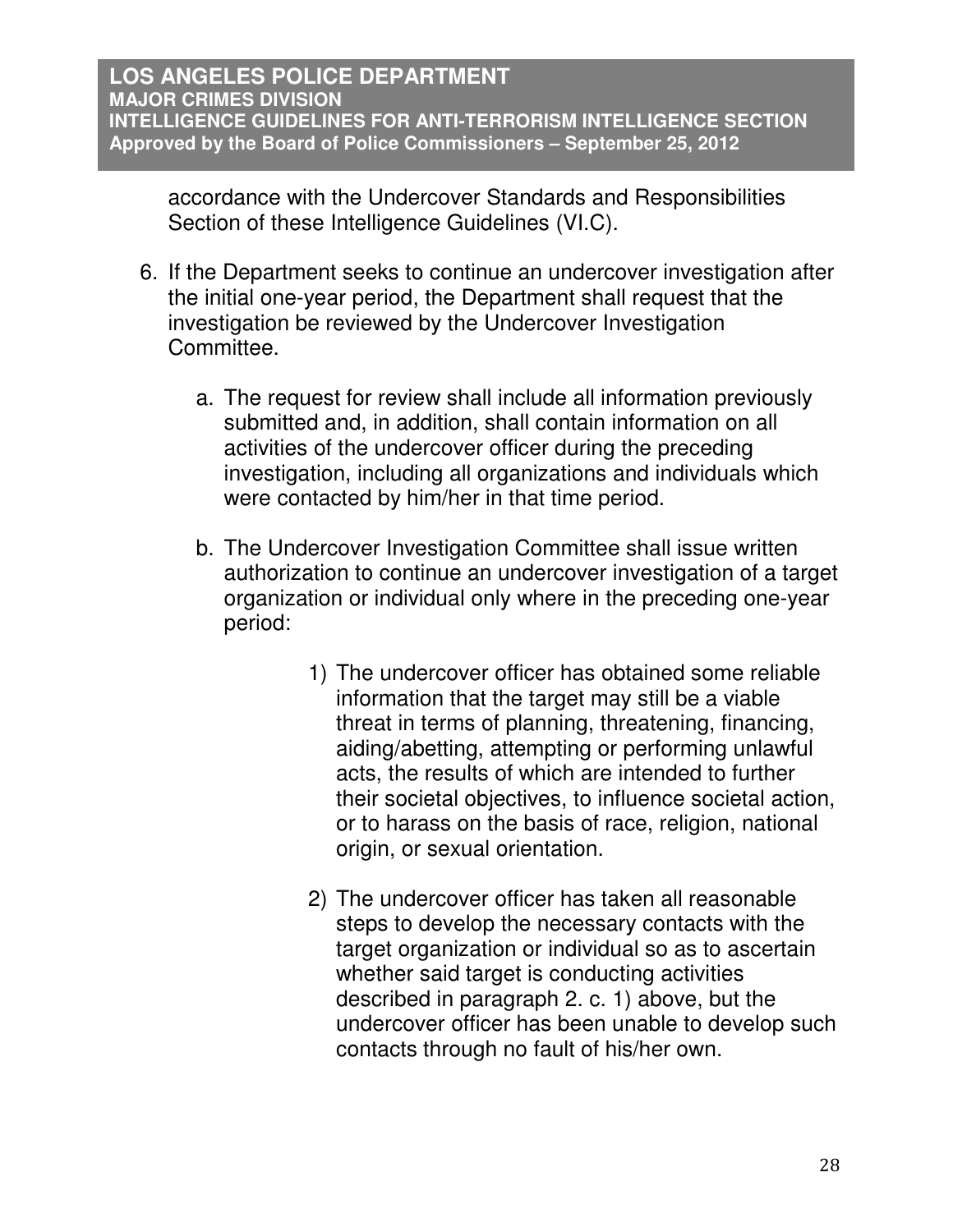- 7. Except as permitted in paragraph VI.B, no undercover investigation shall be conducted absent compliance with the above-mentioned procedures.
- 8. Unless already approved under Section VI.B.2.c.6 above, during a duly authorized undercover investigation, an undercover officer may be present on two occasions at events of organizations which are not the subject of an Anti-Terrorism Intelligence Section investigation. Once the undercover officer has attended two such meetings, functions, demonstrations or other activities (whether public or private), the attendance of the undercover officer at these activities shall be reported in writing to the Commanding Officer, Major Crimes Division, the Chief of Police and the Committee. The undercover officer shall not attend any further meetings, functions, demonstrations or other activities of the non-target organization except under either of the following circumstances:
	- a. The failure of the undercover officer to attend such activities will expose him/her to immediate danger to his/her physical safety or jeopardize the fictitious identity of the undercover officer. In this event, the undercover officer's attendance at these additional activities of the non-target organization shall be reported in writing to the Commanding Officer, Major Crimes Division, the Chief of Police and the Committee.
	- b. The Committee gives written authorization for the undercover officer to attend further activities of the non-target organization for the purpose of maintaining a cover, but only in accordance with the guidelines and findings set forth in Section VI.B.2.c.6.
	- c. The events and writings pertaining to (a) and (b) above shall be audited by the Commission pursuant to Section IX, to ensure compliance with these Guidelines.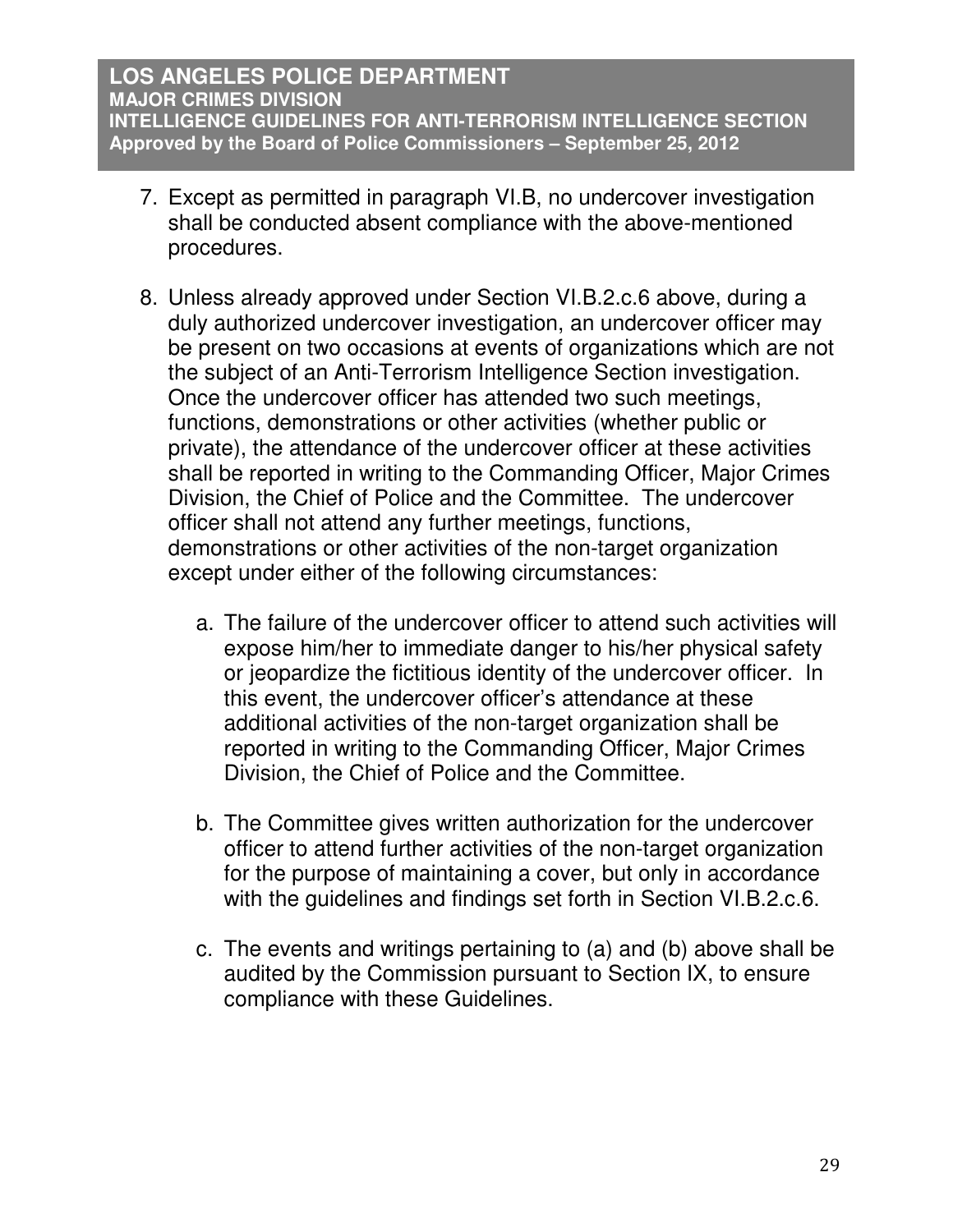# C. UNDERCOVER STANDARDS AND RESPONSIBILITIES

- 1. UNDERCOVER OFFICER STANDARDS
	- a. PRESENCE AT RELIGIOUS EVENTS: Undercover officers shall take all reasonable steps to minimize any intrusion of religious ceremonies, meetings or discussions. Undercover officers shall not report on those events unless they relate to the undercover investigation.
	- b. PARTICIPATION IN PRIVILEGED INFORMATION EVENT: Undercover officers shall, when possible, avoid attendance at a meeting which would involve information covered by California Evidence Code Sections 954 (Lawyer-Client Privilege), 980 (Privilege for Confidential Marital Communications), 992 (Confidential Communication Between Patient and Physician), 1012 (Confidential Communication between Patient and Psychotherapist), and 1033 (Privilege of Penitent). If an undercover officer attends a meeting where privileged information is shared, the undercover officer shall not report or divulge the content of said meeting.

**NOTE**: Undercover officers are exempt from this restriction if the holder of the privilege waives same as defined under California Evidence Code Sections 912, 956, 981, 997 and 1018.

c. PRESENCE AT EDUCATIONAL INSTITUTION: If attendance by an undercover officer in an educational institution is required as part of the investigation, the officer shall not report on any activity associated with the institution which is not directly related to the investigation. The undercover officer shall take all reasonable steps to minimize any intrusion which his/her conduct might have in connection with the academic freedoms associated with the institution.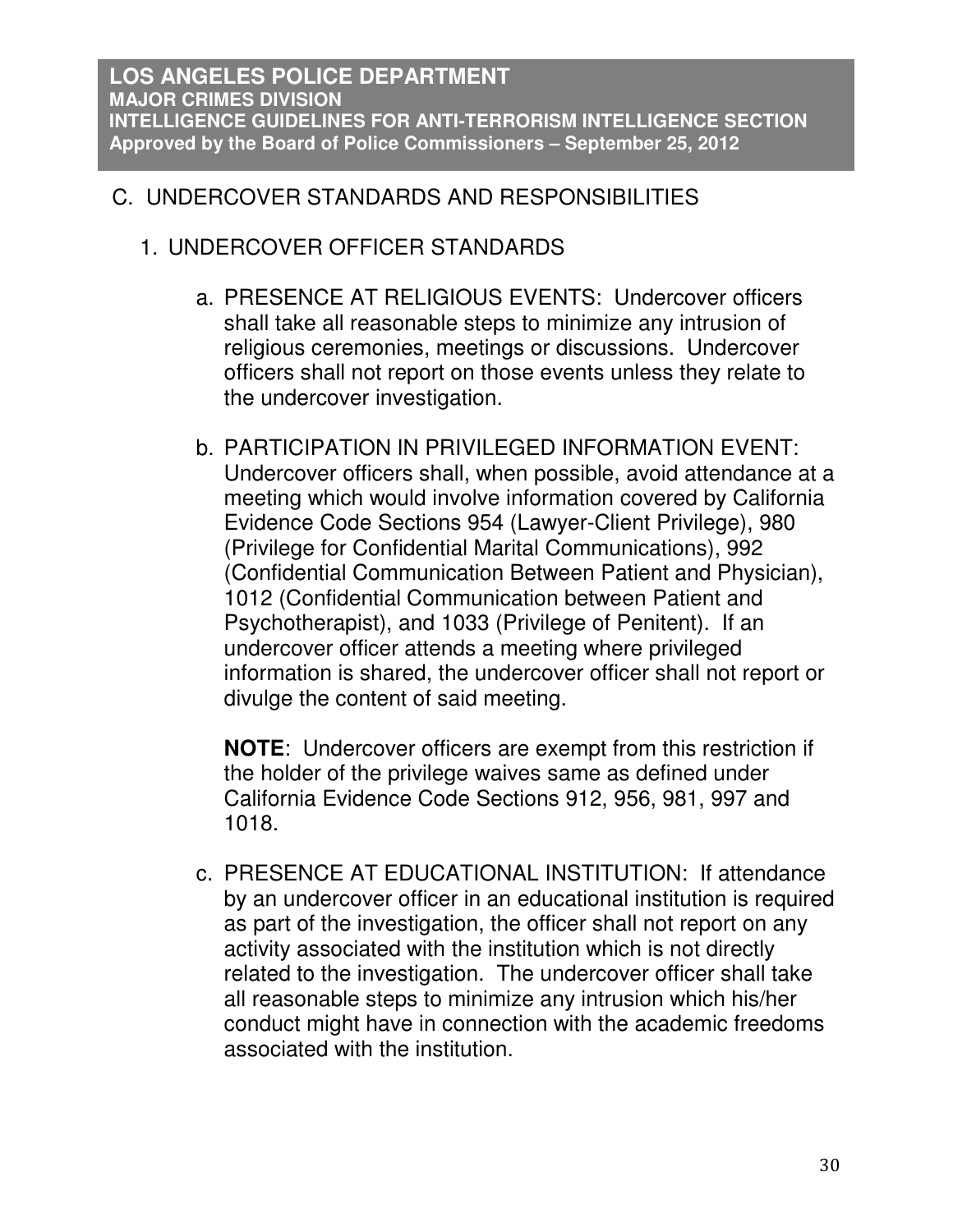- d. WRITTEN REPORTS: Undercover officers shall not make written reports of their operations and activities.
- e. TRAINING OF UNDERCOVER OFFICERS: The Officer in Charge, Anti-Terrorism Intelligence Section, shall ensure each undercover officer is familiar with these sections and is trained regarding acceptable standards of conduct.
- 2. UNDERCOVER RESPONSIBILITY
	- a. OFFICER'S RESPONSIBILITY: An undercover officer who attends a meeting as described in VI.B.8, VI.C.1.a, VI.C.1.b and VI.C.1.c shall report attendance to the investigative supervisor of the case.
	- b. SUPERVISOR'S RESPONSIBILITY: An investigative supervisor who becomes aware that an undercover officer has attended a meeting as described in VI.B.8, VI.C.1.a, VI.C.1.b and VI.C.1.c shall report such attendance to the Commanding Officer, Major Crimes Division.
	- c. COMMANDING OFFICER'S RESPONSIBILITY: The Commanding Officer, Major Crimes Division, when notified that an undercover officer has attended two meetings as described in VI.B.8, or any other function, demonstration or activity of organizations not approved for infiltration as described in VI.C.1.a, VI.C.1.b and VI.C.1.c shall report such activity to Major Crimes Division's immediate chain of command.

**NOTE**: In connection with activities described in VI.B.8, VI.C.1.a, VI.C.1.b and VI.C.1.c, no reporting beyond the Commanding Officer, Major Crimes Division, is required if the nature of the group was considered at the time the undercover operation was approved. The undercover officer shall be directed not to attend any further such meetings, functions, demonstrations or activities of any organization not approved for infiltration unless: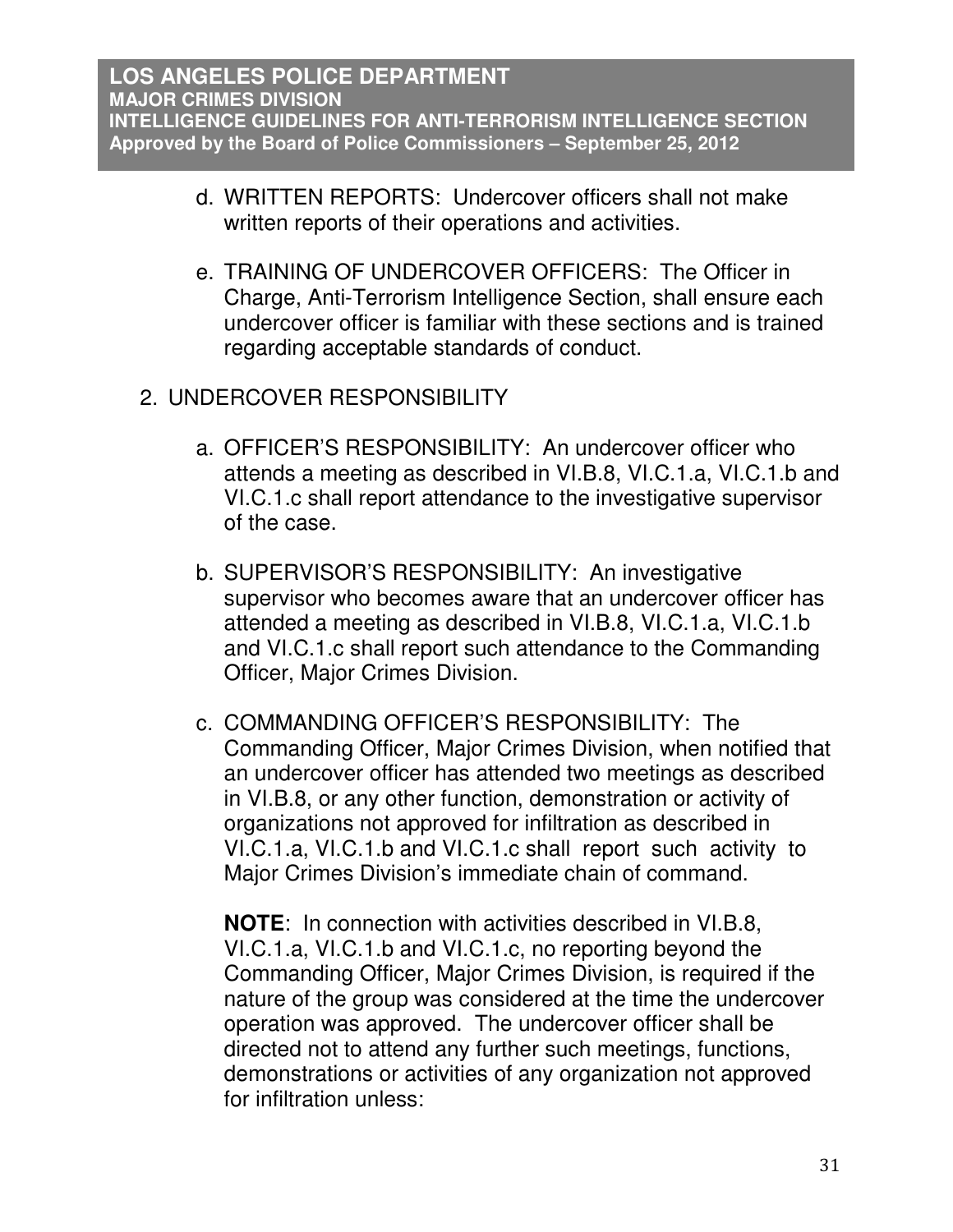Failure of the undercover officer to attend such activities will pose an immediate danger to the physical safety of the officer or jeopardize his/her identity. In this event, the undercover officer's attendance at these additional activities shall be reported to the Commanding Officer, Major Crimes Division, and the Commanding Officer, Counter-Terrorism and Special Operations Bureau, or his/her designee, the latter who shall authorize attendance at further activities for the purpose of maintaining cover.

## 3. APPROVAL OF THE UNDERCOVER INVESTIGATION **COMMITTEE**

Any request to modify current restrictions on acceptable conduct by undercover officers as provided in the Major Crimes Division Divisional Orders shall be reviewed and approved by the Undercover Investigation Committee.

# D. ONLINE UNDERCOVER ACTIVITY

- 1. Online Investigative Activity shall not be subject to the Police Commission approval process as with Online Undercover Activity. However, Online Investigative Activity must adhere to the Major Crimes Division Divisional Orders regarding the code of conduct for undercover officers.
- 2. Once Online Investigative Activity escalates to the point of meeting the definition of Online Undercover Activity, the investigating officer shall obtain approval from the Board of Police Commissioners, Undercover Committee.
- 3. Fictitious Online Personas created for the purposes of identifying and examining terrorist trends and tactics, developing profiles, or conducting threat assessments does not constitute Online Undercover Activity.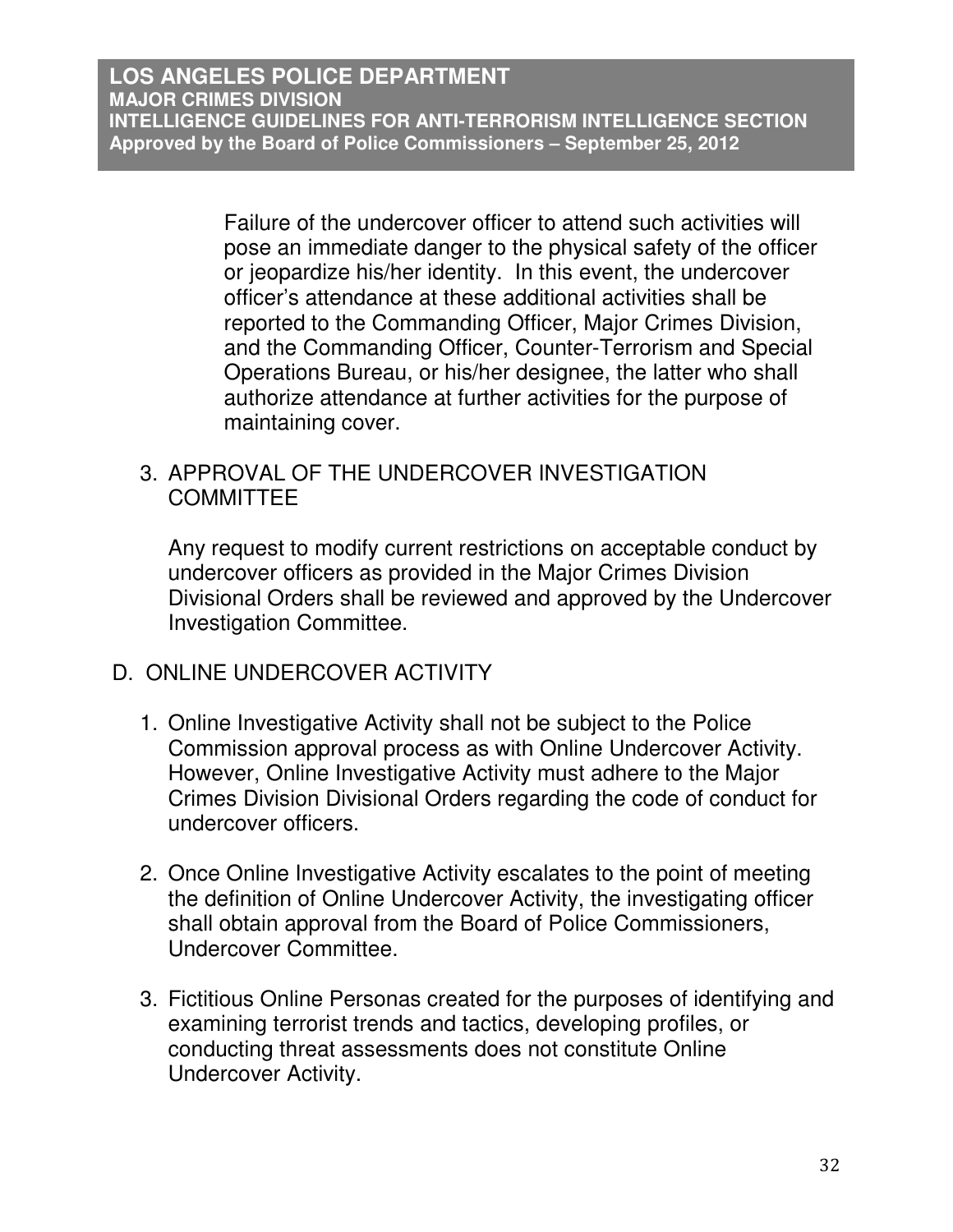# E. SURVEILLANCE AND INFORMANT OPERATIONS

Surveillance and informant operations are discussed in Major Crimes Division's Divisional Orders. Inclusion of those operations in these Guidelines would have a detrimental effect on operational effectiveness and could jeopardize the safety of officers and informants.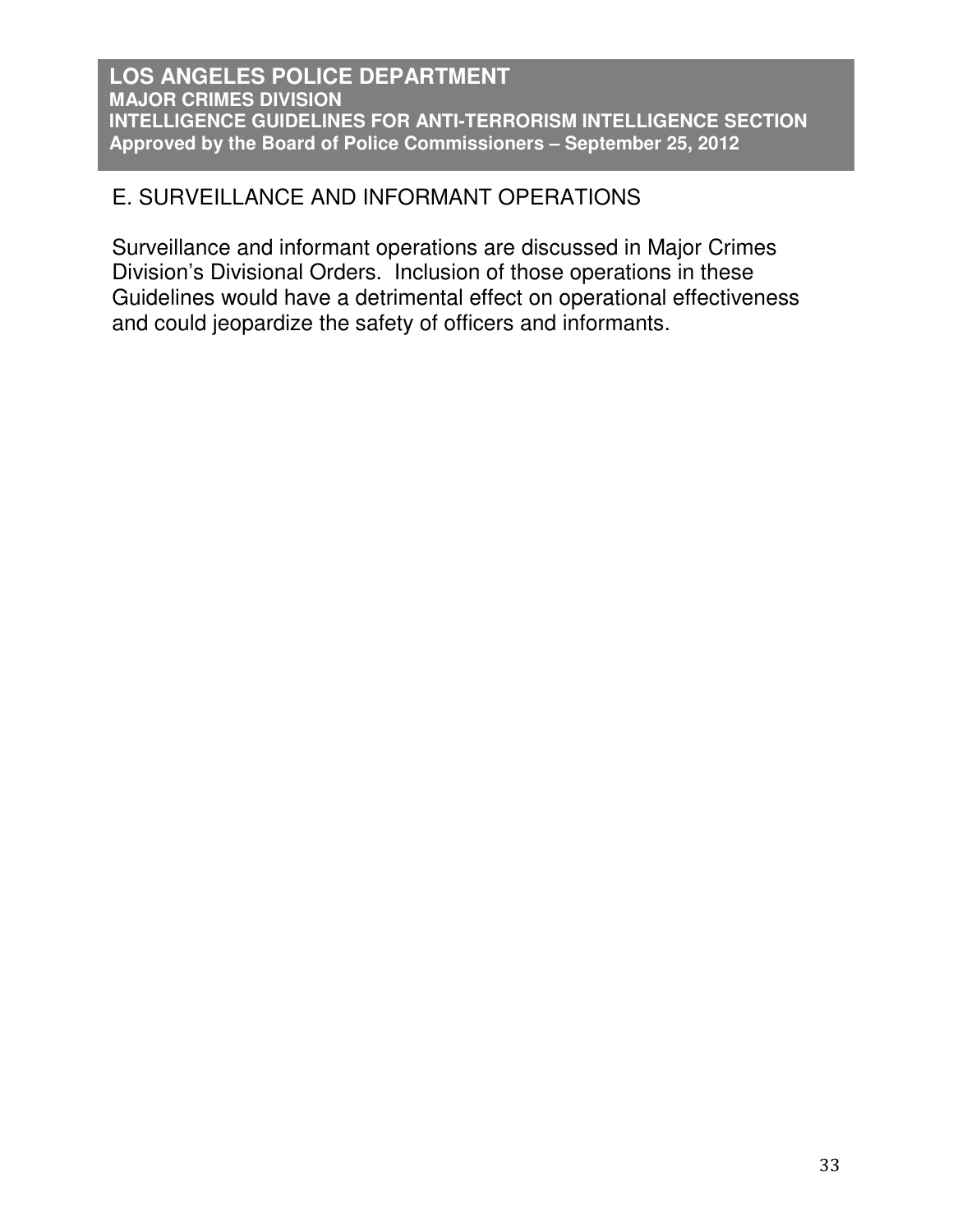# **VII. CONTROL OF INTELLIGENCE FILES**

A. The Commanding Officer, Major Crimes Division, shall be responsible for the establishment of written procedures to ensure the security of Intelligence Files. These procedures shall be made available to the Commission's Audit Committee or its designee at any time to monitor compliance with these Guidelines.

B. The Commanding Officer, Major Crimes Division, shall review all intelligence reports and pending activity reports, prior to their storage.

C. Information collected by Anti-Terrorism Intelligence Section personnel shall not be maintained unless it is material to an investigation authorized under these Intelligence Guidelines. However, recognizing a determination of materiality is not always possible when information is originally received, an investigator may record information until such time as a determination can be made. Such information shall not become part of the files maintained by Anti-Terrorism Intelligence Section, and shall be destroyed in accordance with record keeping procedures when it is determined that the information is not material. Initial inquiries and contacts, the working investigation notes, drafts or other writings shall be maintained in the Investigator's Working Folder.

D. No member of Major Crimes Division may disseminate information from Major Crimes Division files to any individual or agency that does not have both a need and a right to the information.

E. No member of Major Crimes Division may provide a copy of an intelligence report to anyone outside of Anti-Terrorism Intelligence Section and Major Crimes Division's immediate chain of command without the prior approval of the Commanding Officer, Major Crimes Division, or the Major Crimes Division Custodian of Records.

F. Any member of Anti-Terrorism Intelligence Section who copies, permits inspection of, or disseminates intelligence information from Intelligence Files shall record the date, name of officer disseminating, name of the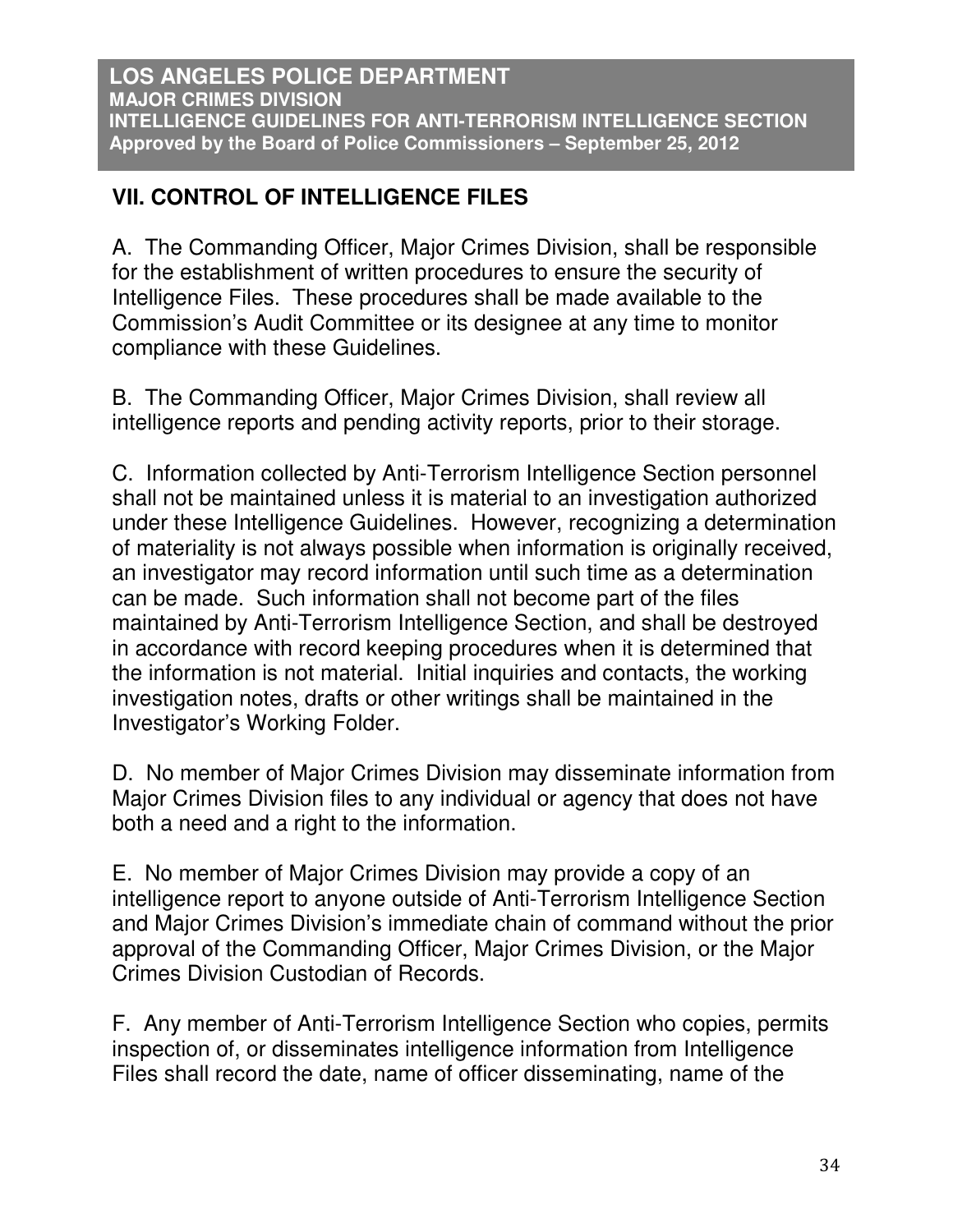individual receiving, the reason for the dissemination, the information disseminated, and its reliability.

G. In the case of a joint investigation by Anti-Terrorism Intelligence Section and another law enforcement agency, the Commanding Officer, Major Crimes Division, may authorize a free flow of information on the particular individual(s) and organization(s) being investigated, consistent with these Intelligence Guidelines.

H. Members of Anti-Terrorism Intelligence Section shall not maintain or utilize the Division's intelligence materials outside of their official work location without the written approval of the Commanding Officer, Major Crimes Division.

I. The dissemination of any document prepared to summarize the status or activities of a Full Terrorism Intelligence Investigation, other than that placed in the Intelligence File or Investigator's Working Folder (such as generated for an Intelligence Briefing), shall be recorded in the Investigator's Working Folder. Upon the closure of a Full Terrorism Intelligence Investigation, the assigned investigating officer shall ascertain the status of any such documents. The findings shall be recorded in the Investigator's Working Folder to complete the closure process.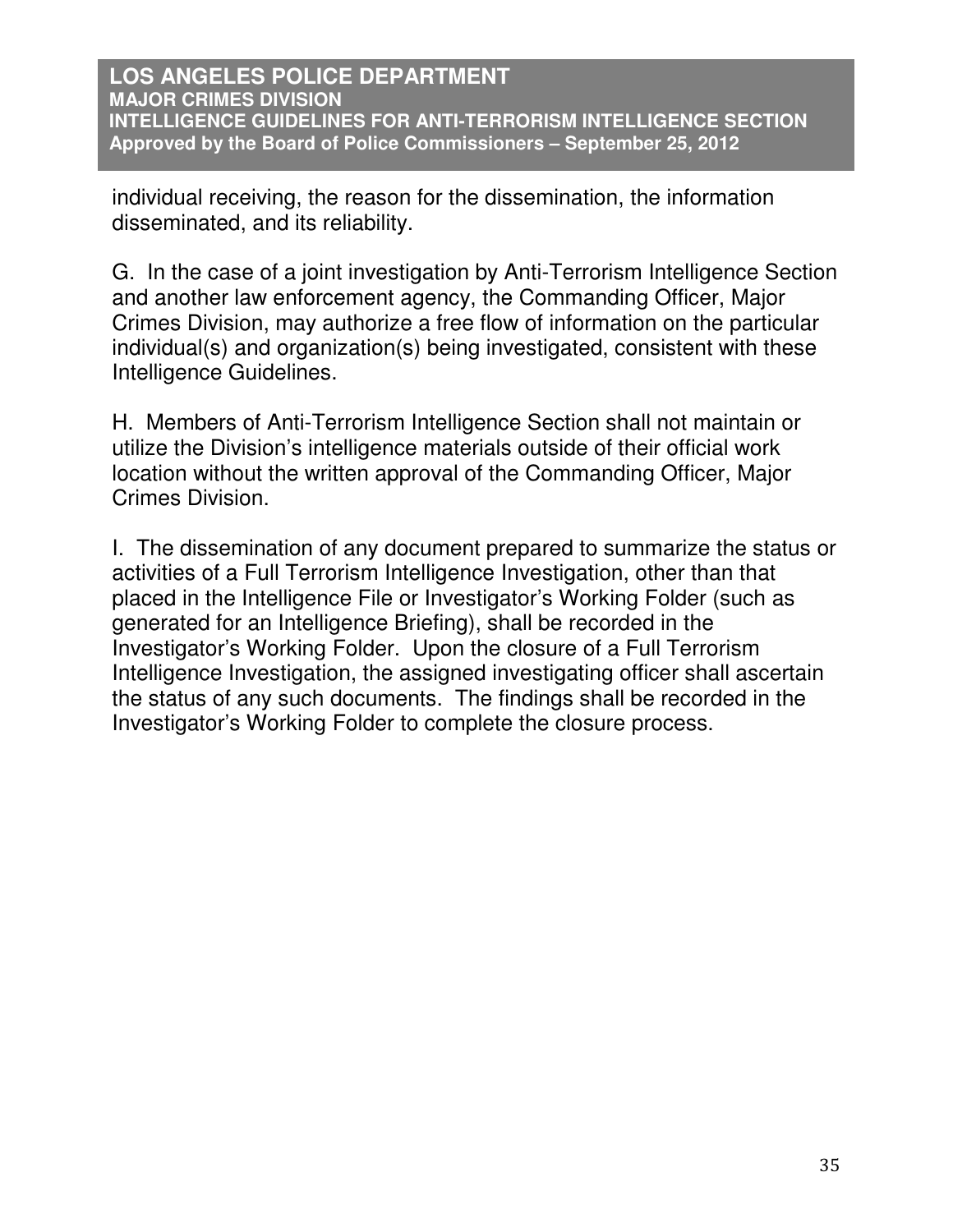# **VIII. PERSONNEL ADMINISTRATION**

A. Recognizing the importance and sensitivity of the duties performed by Major Crimes Division, the Department will exercise special care and attention to the selection, development, training, and retention of all personnel assigned to Major Crimes Division.

B. These Anti-Terrorism Intelligence Section Intelligence Guidelines shall be distributed to Major Crimes Division's chain of command and all subordinate personnel.

C. Major Crimes Division's chain of command and Anti-Terrorism Intelligence Section personnel shall be required to acknowledge in writing, their receipt of these Intelligence Guidelines, and their agreement to abide by the purpose, procedures and spirit of its content.

D. All Anti-Terrorism Intelligence Section personnel and the Major Crimes Division chain of command shall receive training regarding these Guidelines.

E. As with any other Department guideline or regulation, any willful or negligent violation of or deviation from these Intelligence Guidelines will be viewed as misconduct and be subject to appropriate disciplinary action.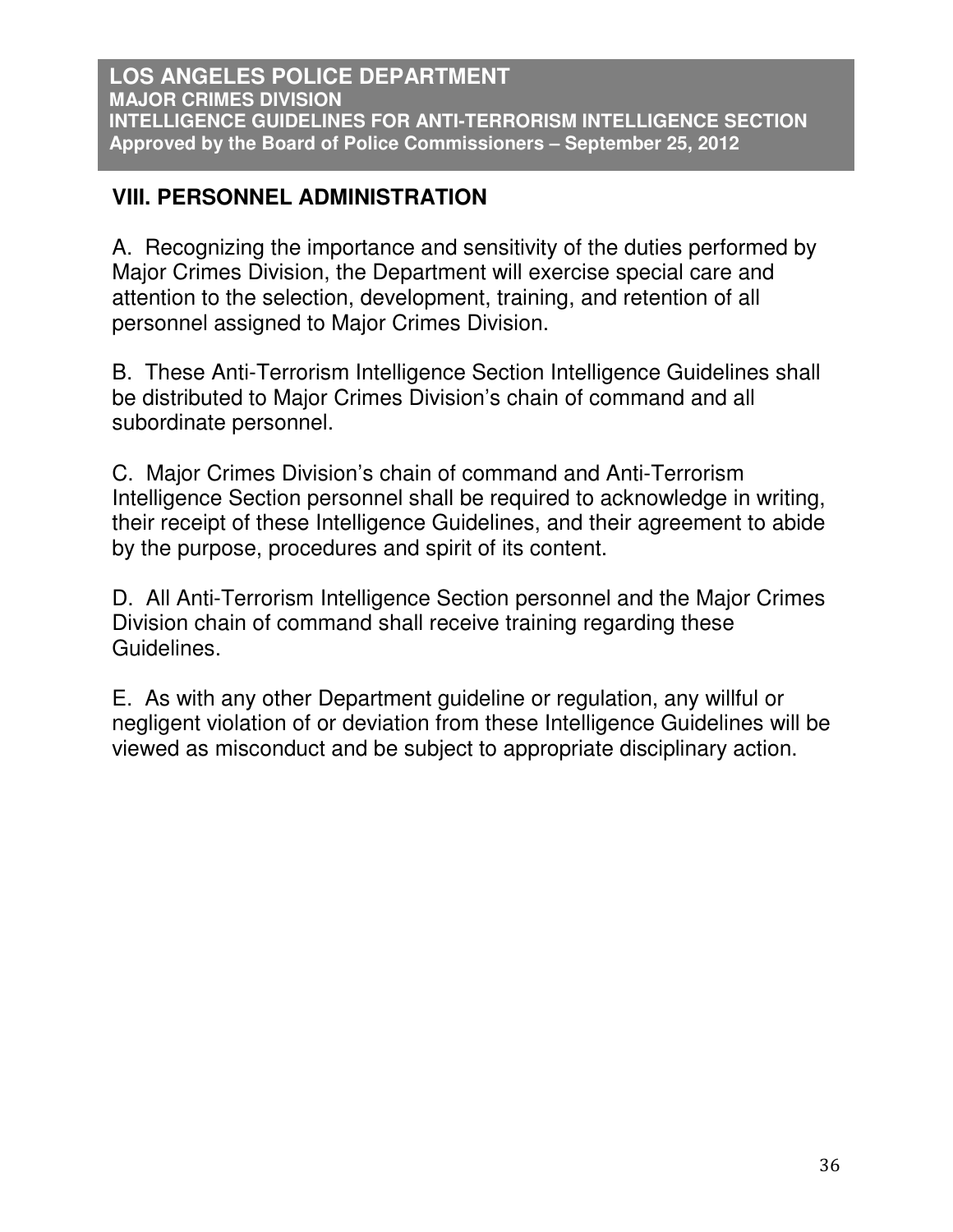# **IX. AUDITING AND OVERSIGHT**

A. At least annually, the President of the Board of Police Commissioners shall appoint two Board members (hereinafter the "Audit Committee") to audit the operations of Major Crimes Division for compliance with these Intelligence Guidelines. The Audit Committee may enlist the assistance of the Inspector General and such support staff who shall be subject to a background examination and possess the requisite auditing and management expertise to ensure compliance with the Intelligence Guidelines.

The audit shall consist of, but is not limited to, the following:

- 1. A review of all Anti-Terrorism Intelligence Section intelligence regulations, rules and policies.
- 2. A review of all Anti-Terrorism Intelligence Section investigations conducted in the prior year.
- 3. A review of all materials gathered, received, developed or maintained by Anti-Terrorism Intelligence Section for intelligence purposes.
- 4. Conduct an oral interview of Anti-Terrorism Intelligence Section personnel assigned to task forces wherein another agency is the lead agency and is in possession of all work product. This interview is to ensure that Anti-Terrorism Intelligence Section personnel assigned to task force operations have an understanding of these Guidelines and are abiding by these Guidelines when not engaged in task force related investigations. This oral interview is to include Major Crimes Division personnel assigned to the LAPD SWE/SCIF (CT-10).
- 5. A written report setting forth the nature of the audit and the findings on compliance with these Intelligence Guidelines.
- 6. Written justification for the commencement of an intelligence investigation shall be retained within the intelligence file and reviewed by the Commission during the audit.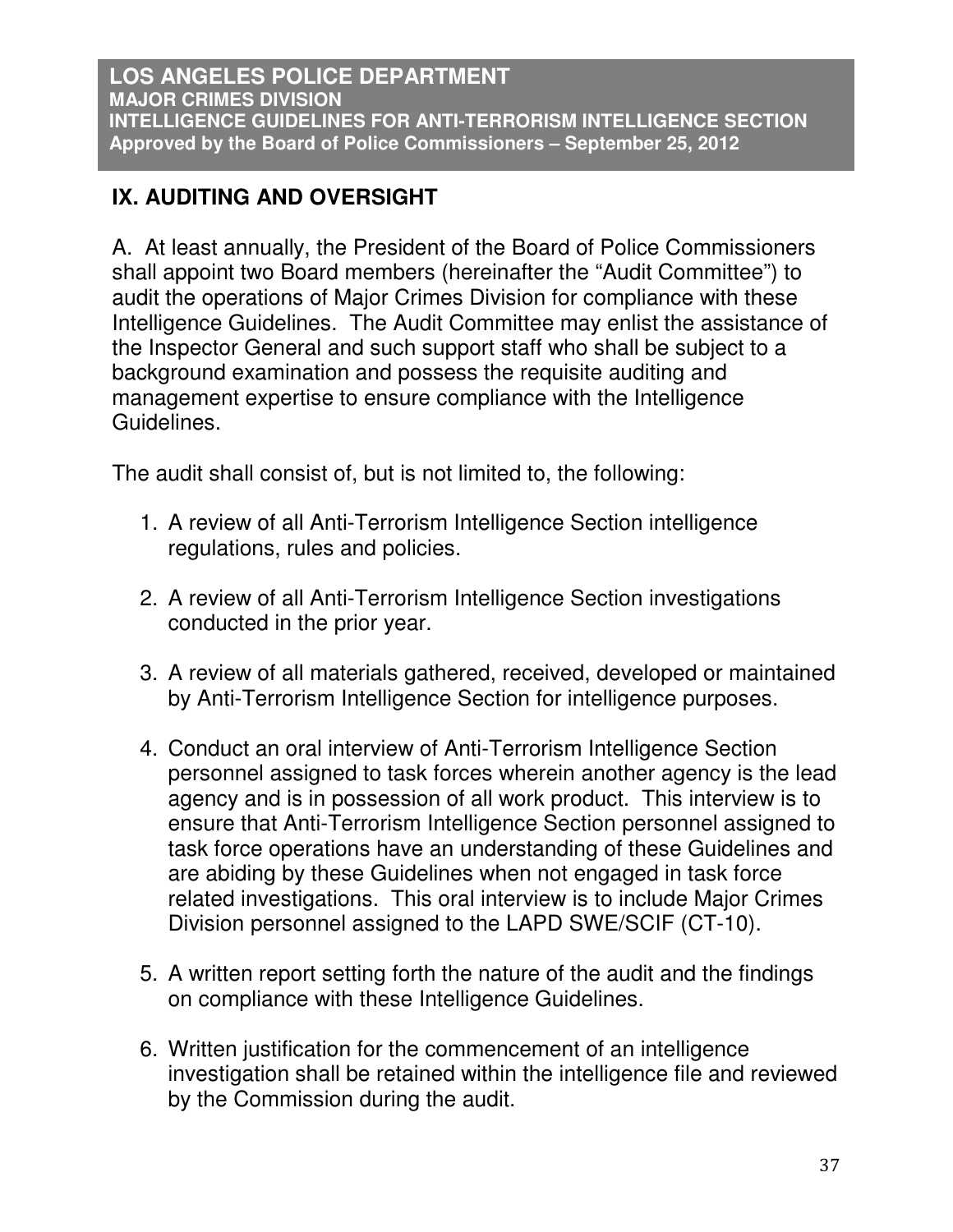B. The Audit Committee or its designated administrative auditor(s) may, at any time, conduct surprise audits or inspections as deemed appropriate to monitor compliance with these Intelligence Guidelines.

C. Based upon the audit, the administrative auditor(s), under the supervision of the Audit Committee, shall prepare a confidential written report for the entire Board.

D. From the above confidential report, the Police Commission shall prepare annually, a public report of the audit on the preceding year's activities of Anti-Terrorism Intelligence Section.

E. Annually, the Commanding Officer, Major Crimes Division, shall provide written certification that all current Anti-Terrorism Intelligence Section intelligence investigations have been internally reviewed and that those investigations which are no longer viable have been closed.

F. The Undercover Investigation Committee shall have the right to review and approve Major Crimes Division's Divisional Orders pertaining to prohibitions on undercover officer conduct previously included in these Intelligence Guidelines. Any changes to those provisions shall receive prior approval from the Undercover Investigation Committee. Discussion of the contents of the Major Crimes Division Divisional Orders, as they pertain to undercover officers shall remain confidential.

G. Oversight and Auditing of Major Crimes Division's Intelligence Section personnel assigned to the LAPD SWE/SCIF (CT-10) (see also, Standard Operating Procedures and Physical Security Requirements - SCIF).

- 1. Upon receipt of the necessary security clearance(s), the Inspector General for the Los Angeles Board of Police Commissioners will be provided access to the LAPD SWE/SCIF for the purpose of oversight directed at LAPD CT-10 personnel.
- 2. In accordance with existing Joint Terrorism Task Force (JTTF) protocols, it is understood that certain LAPD investigations will be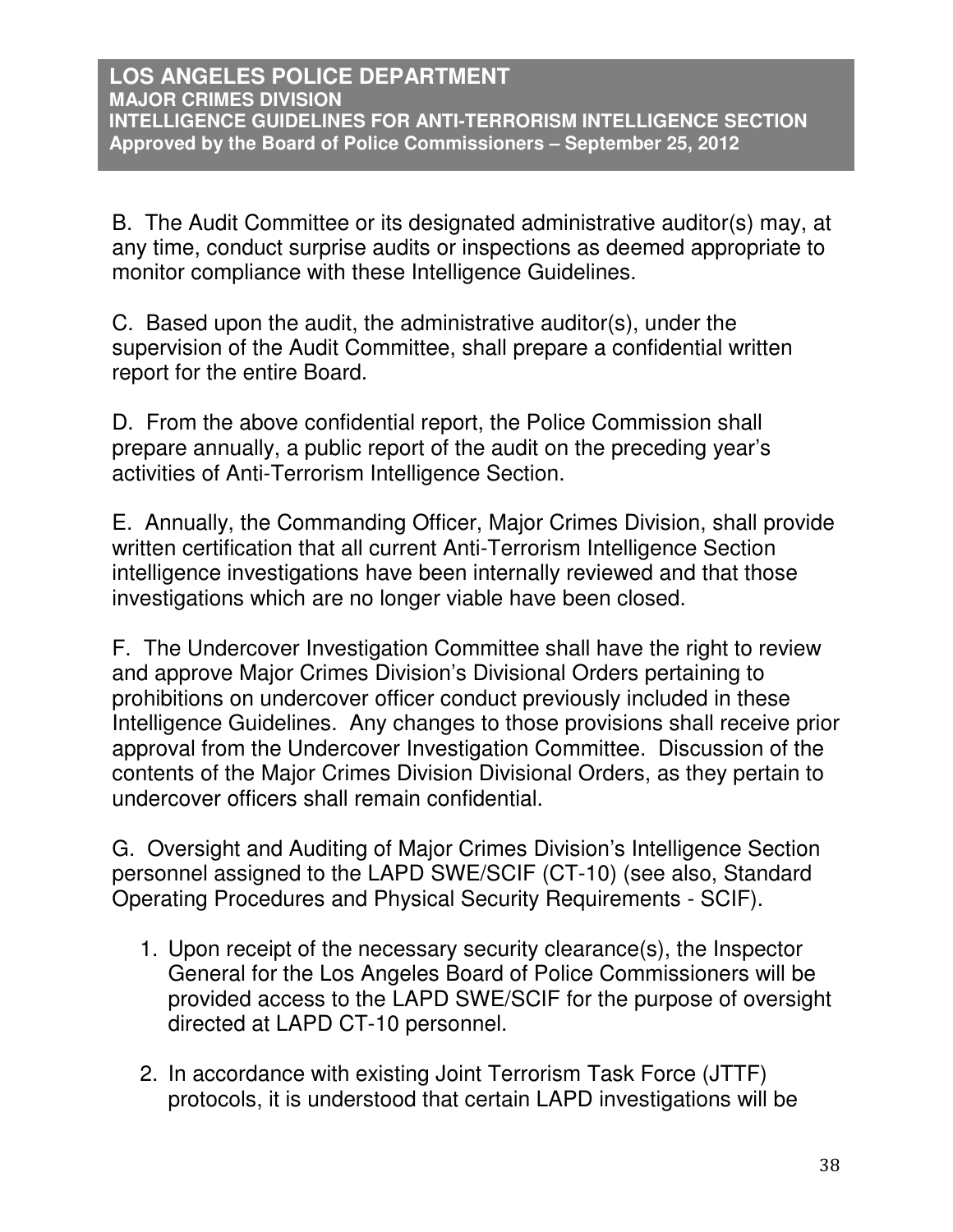converted by the FBI into FBI JTTF investigations when the FBI determines that those investigations meet investigative thresholds under the United States Attorney General Guidelines and the FBI's Domestic Investigations and Operations Guide. These investigations and records pertaining thereto will be maintained within the LAPD SWE/SCIF and are subject to FBI and United States Department of Justice (DOJ) internal inspection and/or auditing processes.<sup>1</sup>

- 3. In order to meet the objectives of ensuring adherence to federal law pertaining to the confidentiality of files under the control of the FBI, while also accomplishing oversight responsibilities vested in the LAPD Inspector General (IG), the LAPD IG will, in conformance with federal laws and regulations (and with the necessary clearance[s]), have access to audits or inspections conducted by the federal government concerning LAPD CT-10 personnel.
- 4. Additionally, where the LAPD IG determines that an inspection or audit of a particular facet of LAPD CT-10 personnel is necessary, the Special Agent in Charge of the FBI's Counter Terrorism Division (CT SAC) will audit or inspect the particular facet and create a written report for the LAPD IG.
- 5. Should the IG determine that it is necessary to review classified investigative records/information in order to carry out the auditing/oversight of LAPD personnel assigned to CT-10, the IG shall

 $\overline{a}$ 

<sup>1</sup> Specifically, primary oversight for compliance with the United States Attorney General's Guidelines for Domestic FBI Operations (AGG-Dom) and the FBI's Domestic Investigations and Operations Guide (DIOG) lies with the United States Justice Department's National Security Division and the FBI's Inspection Division, Office of General Counsel, and Office of Integrity and Compliance. Congressional Oversight is conducted by various committees of the United States Congress, but primarily by the Judiciary and Intelligence Committees. The Intelligence Oversight Board (IOB), comprised of members from the President's Intelligence Advisory Board (PIAB), also conducts oversight of the FBI. Among its other responsibilities, the IOB reviews violations of the Constitution, national security law, Executive Orders and Presidential Decision Directives by the FBI and issues reports thereon to the President and the Attorney General.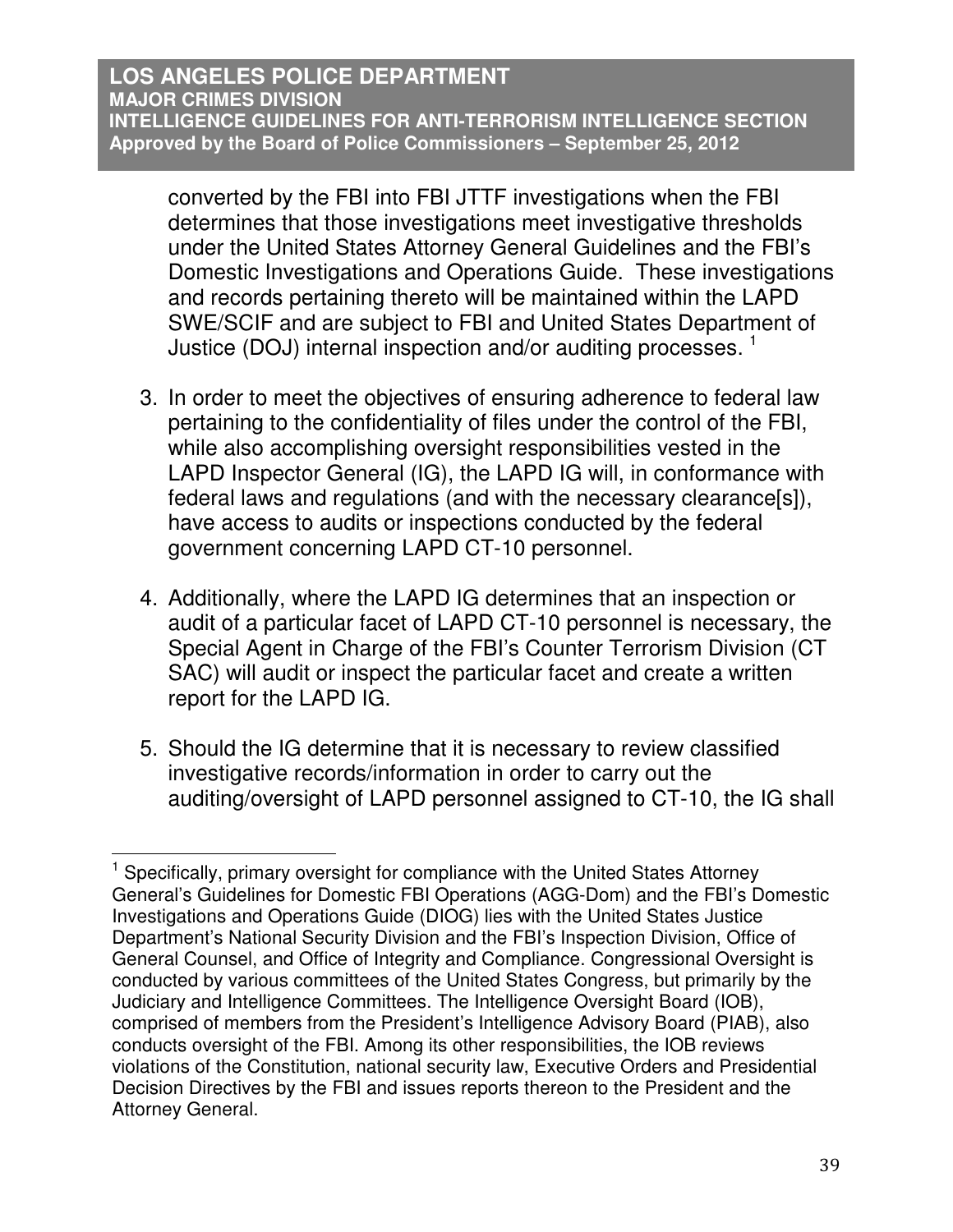coordinate access to such records and investigations with the CT SAC.

- 6. At the conclusion of the IG's review of any "classified" inspection/audit, the IG shall prepare a confidential declassified report to the Board of Police Commissioners in which the IG shall assess compliance by LAPD CT-10 personnel with applicable laws, rules, and standards and procedures. Any use of information from an FBI JTTF files, in either its original format or derived there from, must comply with federal laws and regulations. The IG may not reveal classified information in an LAPD IG report. If the information is vital to the report, the IG shall seek permission from the FBI to use that information in a declassified form. Only the FBI can determine whether classified information can be declassified. The IG will consult and gain the concurrence of the FBI's CT SAC prior to any dissemination of information derived from the FBI.
- 7. If the LAPD IG determines that there is a potential violation of federal law or regulation by an FBI Agent or other federal employee, the IG will refer the matter to the FBI JTTF Assistant Special Agent in Charge for appropriate action.